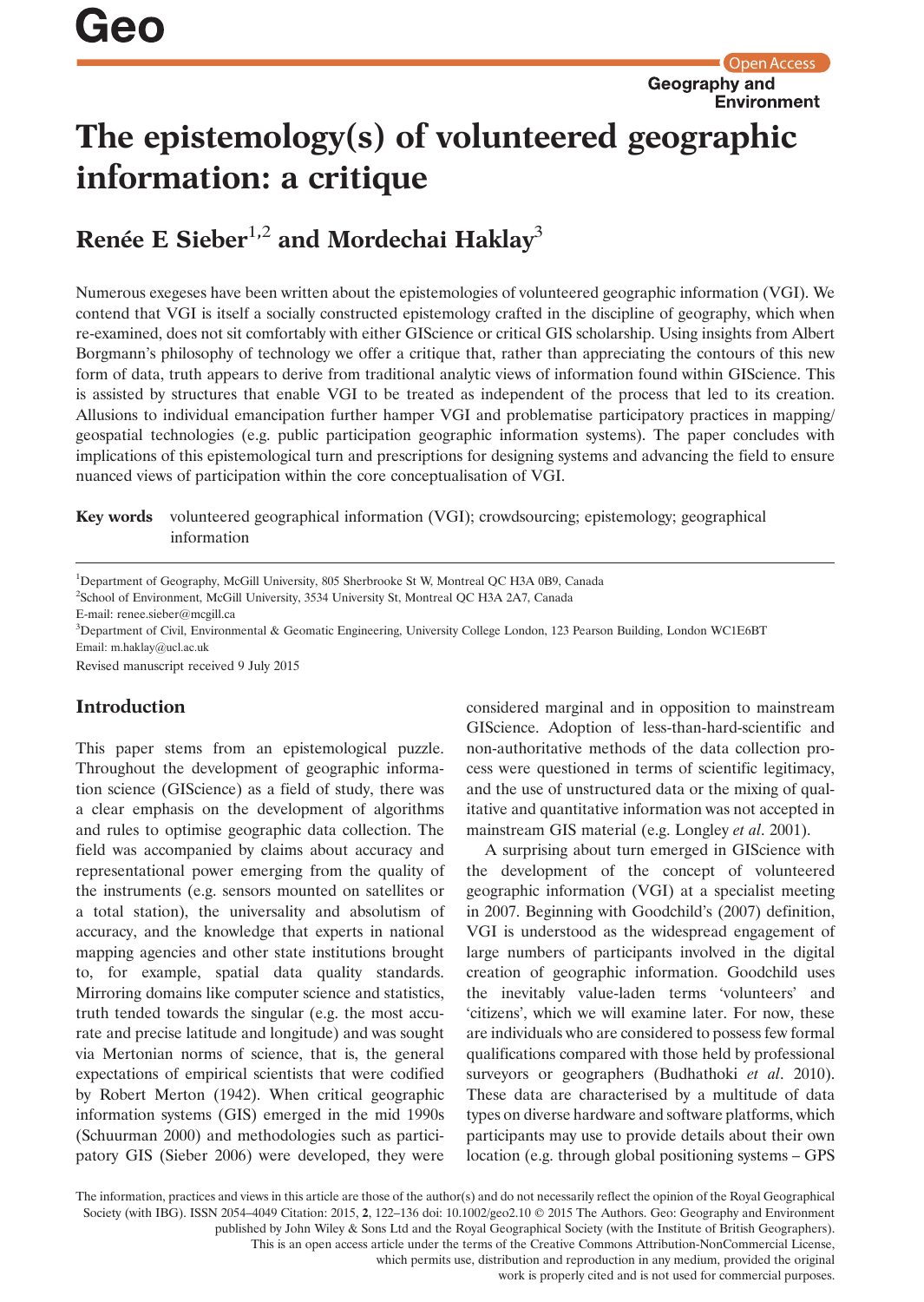logs) or submit an observation (e.g. as a time-stamped and geotagged photograph) or derive data from another source (e.g. in crisis mapping when digitising from satellite imagery) or submit a long form response (e.g. a geocodable restaurant review). Unlike traditional structured authoritative databases, VGI is content that 'rel [ies] heavily upon qualitative spatial knowledge and everyday forms of spatial reasoning' (Elwood 2009, 257). There have been concerns that not all VGI may be volunteered, which prompted a shift in definition (Elwood et al. 2012, 575) to the more simple 'geographic information acquired and made available to others through the voluntary activity of individuals or groups, with the intent of providing information about the geographic world'. What is important for us is the way researchers in GIScience associate truth with these data. Not only is this 'crowdsourced' information explored as an intriguing phenomenon with the GIScience landscape, but the information that is produced through this process became legitimised as a source of authentic objective observation – a kind of truthful evidence about the world.

Accompanying the about-turn in GIScience was an apparent denouement with critical GIS. The varied multimedia opportunities for VGI contributions were hailed, for example, as democratising data, enhancing citizen engagement, and potentially allowing inclusion of feminist methodologies (Roche et al. 2013; Lin 2013; Elwood 2008). Alternately, contributions could be instruments of geosurveillance and neoliberalism, and represent an obsession with newness for its own sake (e.g. Leszczynski 2012). We argue that, despite the socially sensitised assumptions of VGI (i.e. from non-experts and representing lived experiences), the reason for the embrace of VGI within GIScience and critical GIS is due to an emphasis on instrumental and quantifiable objective observations. In line with past scientific analysis of geographic information in the form of maps or digital representations, VGI can have qualities of being verifiable, accurate, comprehensive and representative of the world from which it was captured. Whereas the growing literature on VGI offers an alternate conceptualisation of the processes and practices that lead to the construction of information (e.g. Elwood et al. 2012), we argue that one of the core ways in which this legitimisation occurs is by separation of means and ends. The process by which individual contributions on specific platforms came into being can be discussed, but for the users of the information, the coordinates and attributes that are accessible within a spatial data repository can be treated as a truthful evidence about the world and not as subjective and situated information. We contextualise this in the social construction of knowledge, that VGI is a concept constructed by geographers who selectively borrow assumptions from GIScience<sup>1</sup> but also from critical GIS scholarship in ways that can constrict self-reflection. We cannot study

Our aim in this paper is to critique the current epistemology that undergirds VGI, and to argue that the about turn of GIScience that we noted above was done by deliberately ignoring the subjective and situated nature of the information. We first start by looking at the nature of epistemologies that are being used to understand VGI and using this understanding to look at the nature, production and use of this information. We show that there are theoretical and practical implications for both GIScience and critical GIS. We contend that the social construction of VGI by GIScientists and critical GIS scholars (e.g. Warf and Sui 2010 connecting VGI to early critiques of cartography) has established a firewall of acceptable critique (VGI platforms, which are conveniently developed outside the discipline of geography) and less acceptable critique (the data of VGI, which come from the people). We also critique the view from nowhere that allows us to critique others (e.g. large firms like Google) without turning the spotlight on ourselves.

# The nature of epistemologies with regards to VGI

Epistemology is a branch of philosophy that focuses on the study of knowledge, and the source, meaning, and truthfulness of this knowledge (Audi 2011; Steup 2005). It becomes a path to how we come to know what distinguishes what is true from false and how we understand the conditions under which such distinction is possible and meaningful. When applied to a specific area of study by domain researchers, that is those who apply philosophical concepts, epistemology frequently represents the manner in which their own knowledge domains are understood.

Non-philosophers also interpret this notion of epistemology as a worldview or paradigm. These are the underlying assumptions – the prejudices, biases and prior knowledge – that are foundational to the specific epistemology and the sets of practices that become institutionalised into norms of that epistemology. For these reasons, epistemology is often viewed through the lens of social constructivism. Social constructivism refers to how epistemologies are produced through the choices of individuals in a domain and how those choices are institutionalised into the norms of that domain (Searle 1995; Latour 1987). Searle (1995, 1) calls these truths institutional facts: 'facts by human agreement. Institutions include the regimes, the regulations and rules governing what we know. However, some rules do not merely regulate, they also create the very possibility of certain activities' (p. 27). He uses the

ISSN 2054-4049 Citation: 2015 doi: 10.1002/geo2.10

<sup>© 2015</sup> The Authors. Geo: Geography and Environment published by John Wiley & Sons Ltd and the Royal Geographical Society (with the Institute of British Geographers)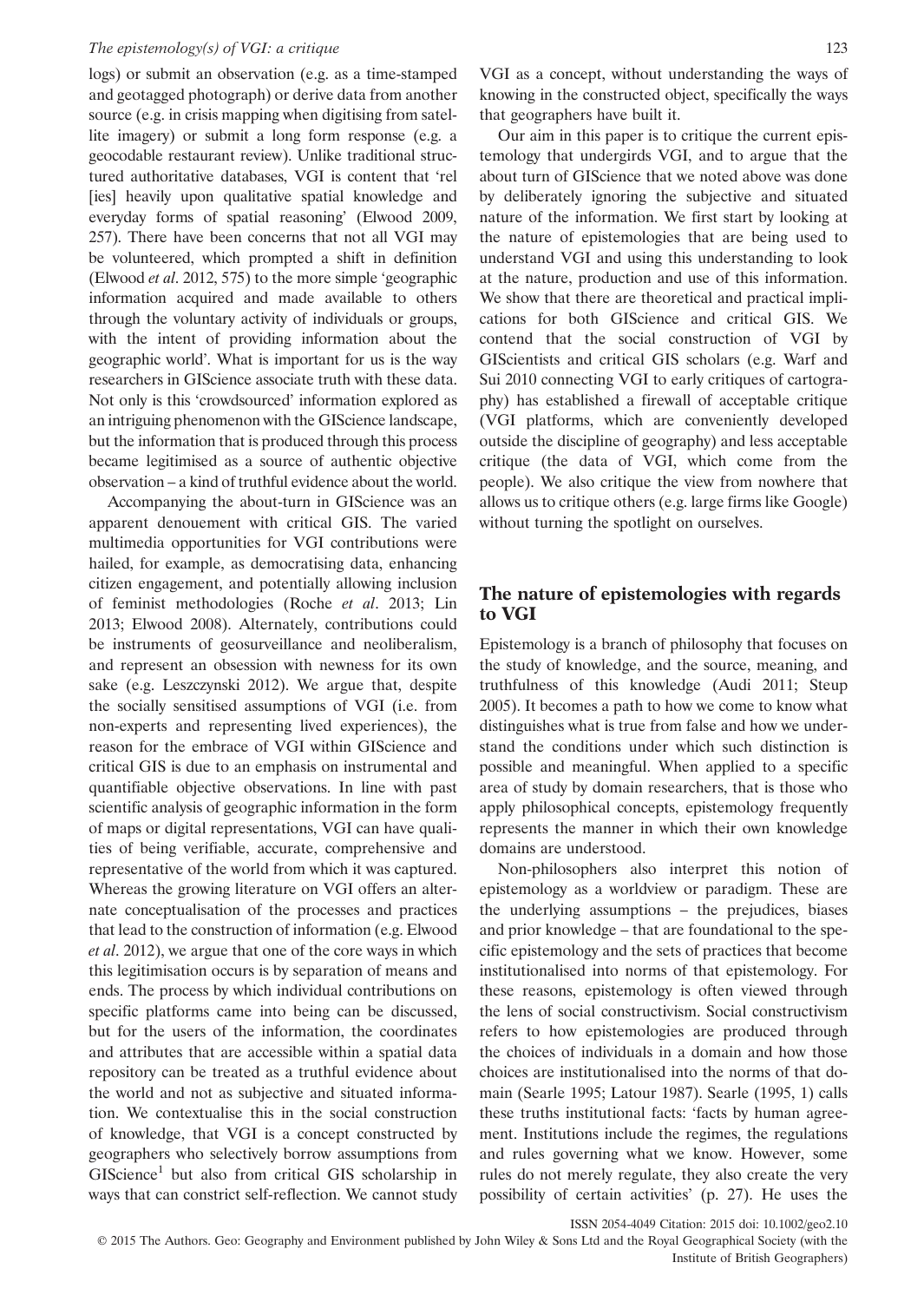example of chess, which before the rules, is just pushing bits of wood across a flat surface. It becomes chess only after the rules of movement and hierarchy are applied. Searle (1990 1995) uses the phrase collective intentionality to describe this production by individuals, where 'I am doing something only as a part of our doing something' (Searle 1995, 23, italics in the original). Therefore chess is not an individual invention but results from the co-production and agreement of numerous individuals – the crowd, as it were – that formalise the rules.

Michael Jones, Google Earth's Chief Technologist, provides a demonstration for the epistemology of VGI. He argues that VGI represents a path to a new way of knowing. By 'providing access to GIS tools, you'll end up with a big number of users converging on the truth' (Jones 2007). This singular statement meets many of the criteria discussed above. Jones argues that VGI is a kind of truth, in this case because of crowdsourcing like the model used in Wikipedia. VGI, through crowdsourcing, represents a kind of collective intentionality but it also suggests that VGI as a concept was collectively developed to allow for affordances like crowdsourcing. Google Maps/Earth is a major software platform for VGI and Google was a participant at the initial research meeting on VGI (Elwood 2008), where the concept of VGI was codeveloped. Private sector involvement injects norms of monetisation of those voluntary contributions. The possibilities afforded by digital earth platforms, social networking, web scraping, and mashups 'create the very possibility of certain activities' (Searle 1995, 27). VGI includes assumptions about the source of information (e.g. from non-experts), the nature of the information (e.g. claims to accuracy and the sheer number of contributions) and the processes that lead to its production (e.g. the labour relations of those non-experts). Thus, the socially constructivist epistemology of VGI reveals the process and assumptions by which we assemble our collective abstraction of VGI.

Digital geospatial information is arguably different from other kinds of social constructions. To explicate one major way the epistemology of VGI is constructed, we need to look at how it comes to be linked to reality and represented. Borgmann (1999, 2010) presents both an ontology and epistemology of digital information. He signifies three types of digital information: natural, cultural and technological. Natural information is defined as information about reality, for example, the way in which the curvature of a river influences the way we choose a route on its banks as we observe and sense it while walking towards it. Scientific information that describes the movement of the earth or the functioning of a cell is also included in this category. Natural information is created to understand the functioning of reality. Cultural information is information that is being

used to *shape reality*, like engineering design plans used to construct a bridge or music sheets that are used to produce sound through musical instruments. Both natural and cultural information, while existing in digital form, have a dialogue with reality and are part of human practice and understanding.

For Borgmann, the third type of information is fundamentally different and exposes the problems that emerge when considering topics that are inextricably linked to information and communications technologies. Technological information is information as reality, one impact of which is a decreased human engagement with fundamental aspects of reality. The illusion of live performance that a well produced music file can reproduce through a digital audio system is an example of information technology suggesting itself as a replacement of reality. For Borgmann, the fundamental process that allows technological information to create this separation from reality is 'The Device Paradigm' in which many high technologies that replace previous, manual, engaging and multi-faceted processes do so by reducing the purpose of the activity to specific functions that can be reproduced. Here the device is foregrounded and its paradigm emphasises efficiency and productivity over wider humanistic values. The wider experience of a live performance is essentialised to the transmission of music from the performer to the listener that open up the promotion of digital music as an equivalent experience. Importantly, this is done through the separation of the means (e.g. the performance, venue, gathering for a gig) from the ends (transmission of sounds).

Borgmann deals directly with geographical information and GIS as 'the paradigm of technological information' (1999, 171) For Borgmann, GIS epitomises technological attempts to encompass reality by capturing the endlessness of reality in bits and bytes. Technological geographical information is being utilised in the human efforts to make reality transparent and precipitous. The ongoing development of data capture techniques, combined with the increased capacity to store and manipulate geographical information, can be interpreted as an attempt towards improved ability to capture reality in ever greater detail. The use of this information as reality can be seen in the way that GIS analysis is used to set tasks for police forces or in precision agriculture when it is used to set the application of fertilisers. Whereas paper maps or even digital static maps are clearly examples of cultural information; the path that one selects on them must be interpreted through reality. When they transition to providing navigation, digital maps move to technological information. Borgmann's analysis predates the emergence of VGI. However, we can draw a parallel and notice how VGI can be understood as an example of technological information. As we shall see in the following paragraphs, regardless of what came before, the

ISSN 2054-4049 Citation: 2015 doi: 10.1002/geo2.10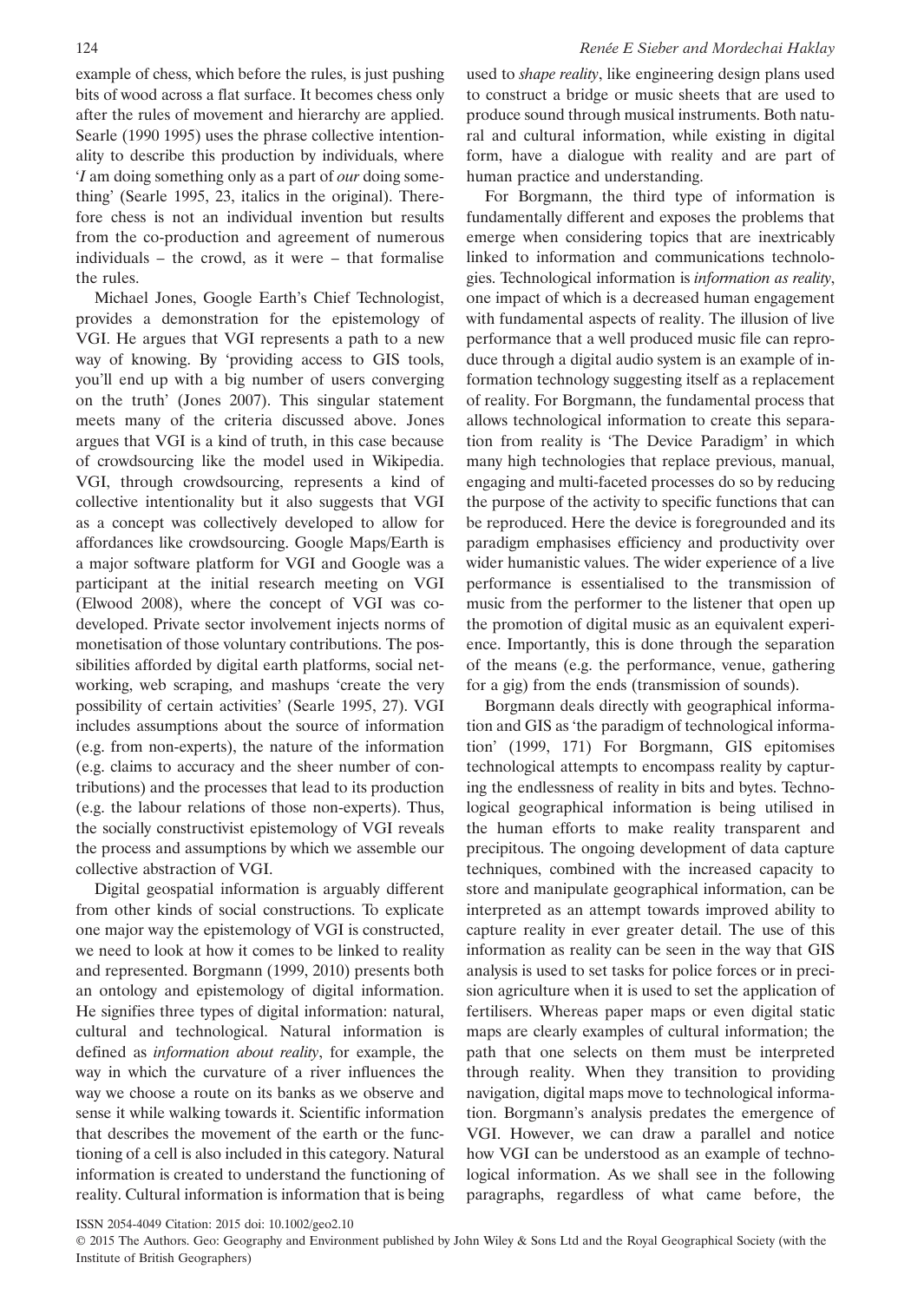heterogeneity of perceptions and values, VGI epitomises the device paradigm by turning the information into standardised elements. The elements are separated from their origin, thus emphasising efficiency (as far as the information user is concerned) and reduction of the experience to machine-readable code. This separation reverberates through the research on VGI. The epistemology of VGI emerges when researchers' focus remains on the ends (the transmission, storage, the shaping); whereas, the means (the process that led to VGI) is of lesser importance. We argue that this separation occurs whether the reading of VGI occurs in GIScience or in critical GIS.

There is considerable theorising of epistemologies and ontologies of geographical information, for example, regarding the concept of neogeography – the digital representation of everyday geography mixed with the innovation culture of technology enthusiasts – the Geospatial Web 2.0 or the Geoweb – the integration of geographic technologies with Web 2.0. This theorising frames our discussion and the interested reader can explore Crampton (2009), Warf and Sui (2010), Leszczynski (2009a 2009b)<sup>2</sup> and Wilson (2009). The conclusion that emerges from the literature is that geographers cannot describe neogeography or the Geoweb without critiquing the embedded societal practices. It does not make sense in geography these days to describe the social implications of neogeography because the interrogation is explicit in geography and the critique is an affordance of the concept. By contrast, one can discuss and research the social implications of VGI. Or one can consider the process of VGI production (e.g. Crutcher and Zook 2009). Through a variety of concatenations, VGI as a concept becomes ontologically encapsulated, an enclosed social fact onto which a process like production is layered. It is very much the error attributed in Wilson (2009): the overemphasis on the ontological instead of the epistemological in much critical GIS writing.

Many researchers who explore VGI comment on the inadequacy of the term itself to ontologically encapsulate the full phenomena. Elwood (2009, 256), for example, points out that emergent technologies and data have been 'referred to with a plethora of terms, including neogeography … web mapping … volunteered geographic information … ubiquitous cartography … and wiki-mapping'. Crampton (2009) adds spatial media, locative media, spatial crowdsourcing, geocollaboration and map hacking. There is also a conflation of the information and the enabling software platforms, for example, 'tools and technologies variously known as the Geoweb or volunteered geographic information' (Crampton 2013, 70). Sui and DeLyser (2011) consider VGI to be information distinct from the Geoweb, its platform. Above, Elwood et al. (2012) provide a simpler definition but they recursively use the word volunteer in

their definition of VGI. Parker (2014, 12) critiques this lack of coalescence:

Neither do [the numerous authors] present a distinction between the types of data type or technique being described. The lack of agreement on terms by these and other authors…highlights the lack of consensus in terminology, leading to multiple authors using various different phrases to describe the same thing.<sup>3</sup>

Instead of definitional clarity, VGI becomes constructed from components of other terms as well as being rooted in concepts from GIScience and technological information. Ours is a critique of how VGI has been built within the geographic community, by the GIScientists and also by their critics.

# The components of VGI as a socially constructed epistemology

To set the stage for how the epistemology has been constructed in VGI, we begin with its epistemic origins, which most strongly draw on GIScience. GIScience is focused on digital technology, relying on geographic information that is fundamentally represented as a set of numbers in digital formats (e.g. pair or triplet of coordinates for a point) even if VGI begins as a placename or a long digital post about a vacation. The locational annotation makes the data 'true' for those who work with geographic content. However, the process that led to their creation and coding are very different. One can analyse the aggregated or crowdsourced results and ignore the process that led to their creation. We shall see that attention to process is significant to understand the path by which people come to see VGI as valid sources of geographic content.

In GIScience, the implicit assumption has been that information is provided by an authoritative source. There is a knowable and observable truth (brute facts) in the world that can be captured. Moreover, as it is based on collecting and manipulating facts about observable properties of the world, the epistemology of geographic information is that through accurate measurement, data capture and manipulation, the world can be known. GIScience draws on a positivist epistemology (Wilson 2009) that follows norms of science as described by Merton (1942): communalism (part of a science community activity), universalism (impersonal and objective), disinterestedness (verifiable independent of politics, culture, race, gender, and personal agenda), originality, and scepticism. Positivism tends to be the dominant critique of GIS and the Geospatial Web 2.0, although Leszczynski (2009a) argues that positivism has been constructed largely as a strawman. She deconstructs the original critiques of the positivist

ISSN 2054-4049 Citation: 2015 doi: 10.1002/geo2.10

<sup>© 2015</sup> The Authors. Geo: Geography and Environment published by John Wiley & Sons Ltd and the Royal Geographical Society (with the Institute of British Geographers)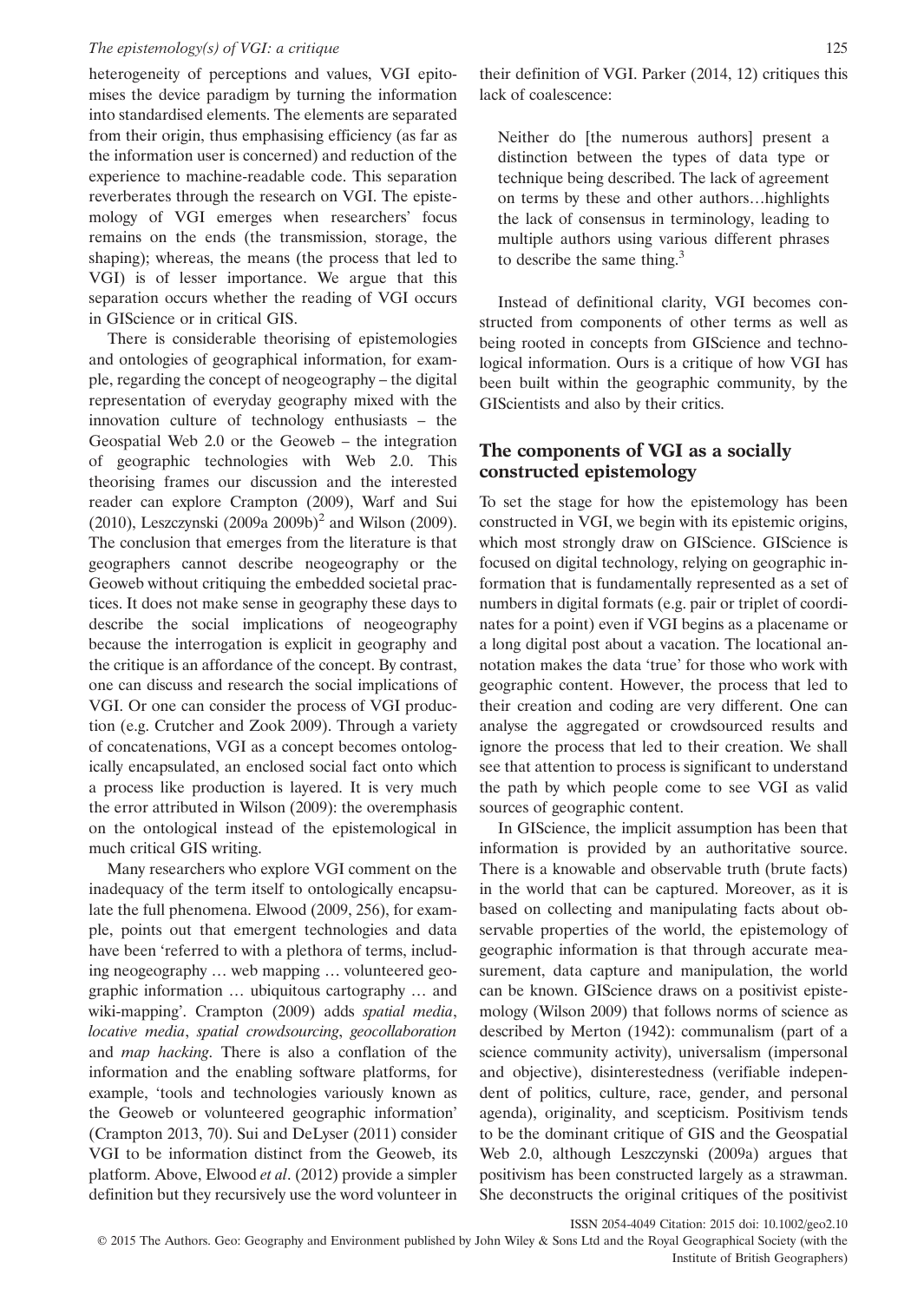assumptions, asserting that the GIS critics have misunderstood GIS and that it denies the materiality of the technology, particularly its connection to the being (the ontological formulations) of computation. Leszczynski (2009a) and Elwood (2008, 178) argue that critical GIS research, like feminist GIS, has been 'challenging assumptions about inherent linkages between GIS and any specific epistemology'. Despite the fact that GIS is opened up to different epistemological readings, outside critical GIS, where most of GIS use occurs, assumptions about scientific use of GIS hold that spatial data represent a fact that was observed in reality.

This view is deeply embedded in GIScience<sup>4</sup>. In the paper that describes the move from GIS to GIScience (Goodchild 1992), the discussions about data capture, spatial statistics and data modelling call for universal methods that can function with any application of GIS. Research into quantifying uncertainty, understanding error propagation processes in GIS (Heuvelink 1998), or evaluating spatial data quality (Shi et al. 2002) usually assumed that each dataset attends with sufficient information that will describe its quality for the whole dataset. If we know the Ordnance Survey (OS) specification for their most detailed map product, OS MasterMap, then we can use the data for any part of the UK without the need to evaluate aspects such as spatial data uncertainty for each area. We transform the local place into a homogenous space; even if it differs in the details, it is represented in the same way. Data quality standards and metadata standards were devised to provide information at the dataset level to potential users. Via context, geographic information can be related to reality with a good knowledge of the truth that it is representing, and thus is use as reality.

Over time, GIScience has shown less interest in data capture itself, leaving it to surveyors, photogrammetrists and remote sensing experts to devise instruments and methodologies to allow accurate and precise measurements of geographic phenomena. They focused more on the manipulation, organisation, and visualisation of geographic information (compare Goodchild 2010 with Goodchild 1992). This distanciation from data collection strengthens the assumption that the data are grounded in some truthful observation of reality, as the GIScientist usually relies on the products of others who have converted reality to digital formats. Importantly, this distance from data collection opened up the use of VGI and other Geoweb sources. As constructed in the GIScience mould, once validated, VGI becomes another source of cleansed information that can, for example, enrich authoritative databases (e.g. Jianga and Liua 2012).

The emergence of VGI brought about an apparent challenge to this epistemology. As Keen (2007) noted in The cult of the amateur, Web 2.0 means that professionals no longer control the collection, analysis and visualisation of information. The response of GIScience has been to understand how geospatial data can be used within the GIScience framework. Content fell into standardised ways of knowing, and the availability of the content in familiar digital formats made it easy to do so. Heretofore, GIScientists have operated under the assumptions of linearity and hierarchy in the process of creating geographic information, but with VGI, noise, incompleteness, heterogeneity are inherent and expose the assumption of knowledge that were always there but ignored. Within the positivist-like interpretation of GIScience, it is assumed that through VGI the world can be rendered transparent and known (Borgmann 2010). In opposition to the contextually rich yet subjective case studies that cover qualitative information and concepts like community empowerment that are common in public participation geographic information systems (PPGIS), VGI allows the analysis of 'objective' data to tell us about the world and thus become suitable for spatial analysis. What follows are the specifics of the epistemology VGI focusing on the source, nature and production of knowledge.

# The source of knowledge

Goodchild (2007) distinguishes between GIScience and VGI in that traditional geospatial information emerges from individuals who are trained in and paid for their expertise in geographic data collection. By contrast, the path to knowledge in VGI arrives via the non-expert or non-credentialed individual. As we noted, this represents a puzzling turn for many GIScientists, although certainly not critical GIS scholars who can find value in data that do not come from the authority assigned by modern society and the institutional framework supporting that authority (e.g. Schuurman 2000).

One defining assumption is that the information is presumed to be sourced from individuals of their own free will and without direct financial compensation or labour relationship (Brabham 2008; Zook et al. 2010). Volunteerism is therefore seen as evidence for lack of personal gain, which might reduce the trust in the information, unless it has been produced professionally. The argument is that if the contribution is compensated and done within an organisational framework then it is assumed to be authoritative. Compensation is dual-edged in VGI: if VGI forms part of a labour arrangement or is coerced then it is suspect (or, at minimum, not amenable to the VGI validity tests being developed). Conversely, compensation is equated with accuracy, which may not be the case as Haklay (2010) and Koukoletsos et al. (2012) demonstrated in accuracy comparisons of OpenStreetMap (OSM) and the UK Ordnance Survey information. Concerns about the act of volunteering suggest why considerable research in GIScience assesses the motivations of contributors (Coleman et al.

ISSN 2054-4049 Citation: 2015 doi: 10.1002/geo2.10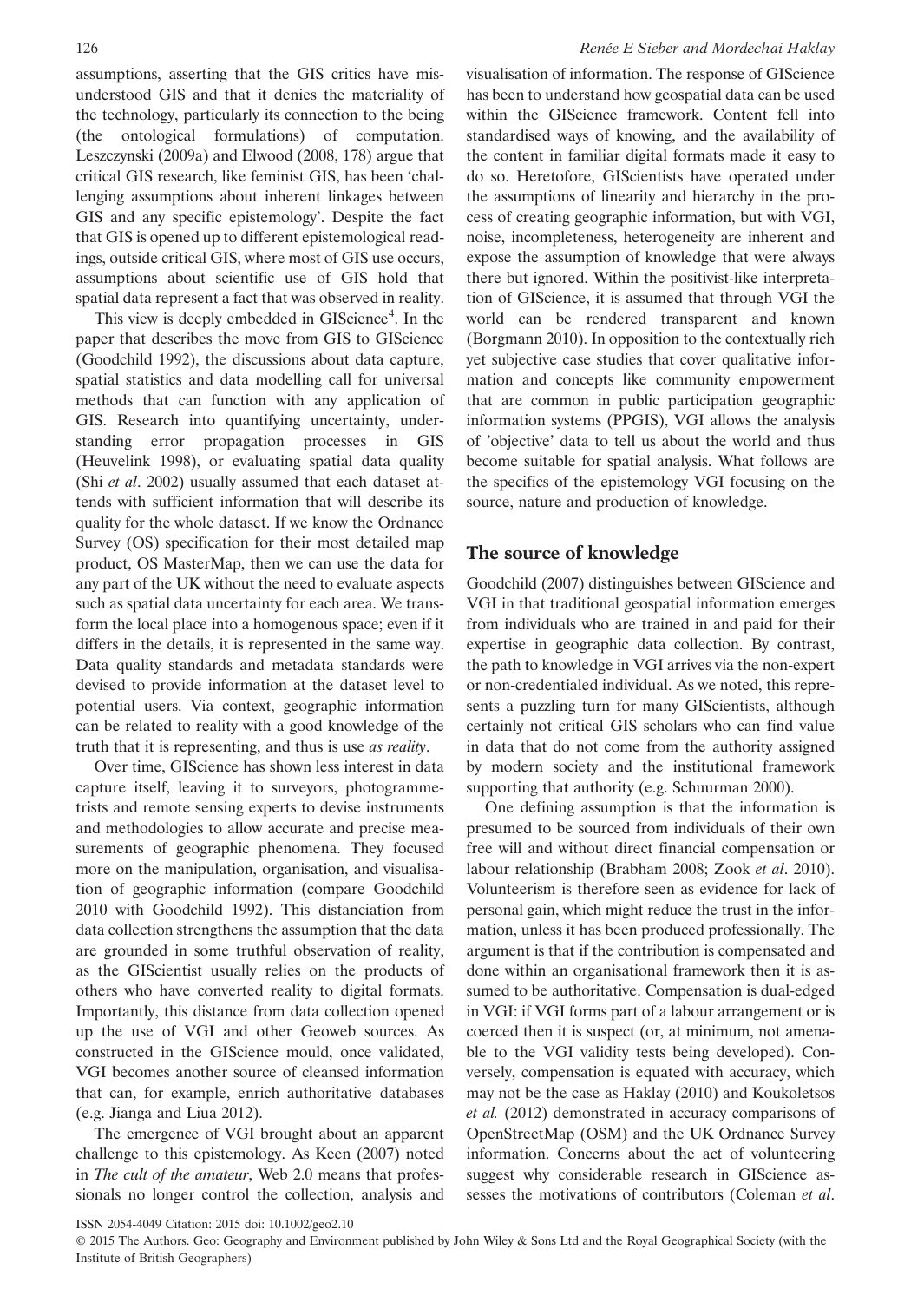2009 2010; Budhathoki et al. 2010). This may generate value statements; in other words, whether one's sources contribute content for the 'right' reasons. An example of this can be found in perceptions of the validity of data that are collected within the context of environmental justice struggle. In such cases, the role of community activism in that motivation creates suspicion among authoritative forces (see Rowland 2012).

Despite questions of the source, VGI posits that the non-expert and uncompensated individual can produce reliable and usable geographic information. A major source of this truth attends from those who are closest to phenomena, both in time and space in terms of empirical observation and the use of instrumentation like GPS receiver as a validator. We refer first to accuracy, in the context that these individuals are in situ. They can report when an acute temporal event like a crisis occurs and where authorities may lack the resources to quickly respond (Zook et al. 2010). These individuals have lived in an area for extended periods and presumably can sense subtle changes like shifts in the spatial extent of habitats. This is the citizens as sensors argument (Goodchild 2007), of which a well known example is the non-expert reporting of wildfire extents and severity in California (Pultar et al. 2009). Second, we refer to authenticity of observations. The observations presumably reflect the lived experience of an individual who 'knows' a place well. Indeed, the goal of VGI need not be accuracy. It can take on the affordance of truth. Opinions and sentiments may have greater relevance to the researcher or practitioner, for instance in obtaining 'accurate' perceptions of vacation experiences by aggregating tourist reviews (Johnson et al. 2012).

# The nature of knowledge

VGI extends our notion of scale and scope in geographical information. Scale manifests in many forms, most directly from cartographic scale of the area that is captured. But it also can manifest in the data sense, from the sheer volume of observations (e.g. from streaming or big data), and in the social sense, from the breadth and sheer number of contributors (whether or not they contribute to precision) and the scope of what is captured and where. The information can be from a small plot of land to the entire world as in the case of Wikimapia, which allows the user to add information about any place on a georeferenced global grid. Many VGI applications are driven and displayed over digital earths (e.g. Google Earth, Bing Maps or OSM), which follow former US Vice President Al Gore's vision of 'A multi-resolution, three dimensional representation of the planet, into which we can embed vast quantities of geo-referenced data' (from [www.digitalearth-isde.](http://www.digitalearth-isde.org) [org](http://www.digitalearth-isde.org) cited in Ehlers, 2008). There is a sense in VGI that the data need be seamless. At the same time VGI is

generally local or hyperlocal, that is highly localised and disaggregated, with a relevance to a specific building or business. This hyperlocal information gains its validity by being provided at a global extent and in a standardised format. Central to enabling a seamless view of the world is that in VGI, as in GIScience, space substitutes for place in its more cultural and contextual interpretation. GPS traces, for example, can produce content from a walk in the park or a globe-spanning journey of a jet in the same format and captured in the same database.

Because of the sheer variety of digital content tied to geography, VGI has been conceptualised as fluid, nonlinear and heterogeneous. It is temporally contingent, in that VGI is frequently most valued only when it is current. It exists in 'perpetual beta' that is always tentative and open to updates and change; one might say that it is only true if it remains unfinished. This is most clearly observable with real-time streaming data from software platforms like Twitter or hardware like geosensors. Here, the original linked nature of hypertext of Ted Nelson (1980) collides with the palimpsest of place (Graham 2010). Hypertext reordered reading as a nonlinear linked activity; Graham argues that place is continually (re)constituted from the concrete and experienced. In a sense, Web 2.0 enables the accretion of memories and observances to incrementally build a place. Considering that data mining aligns with VGI, information accumulates not just from a single source but from a combination of data sources. VGI provides a new knowing of place, which is partial and sedimentary.

Elwood and Leszczynski (2013, 548) argue that VGI/ Geoweb (in its participatory and civic engagement sense) differs from GIS in that:

GIS has often been deployed to transpose narrative descriptions of events or conditions into (mostly quantitative) forms stored in a spatial database or represented cartographically. Such translational approaches to GIS seek to legitimise narrative or experiential accounts against efforts to reject them as anecdotal, or produce representations that claim legitimacy on the basis of showing a larger spatial or temporal context.

Particularly on location-aware devices, VGI can emancipate the geographic from the cartographic. The GIScience research community have constructed the concept of VGI to extend beyond its representation on, for example, a digital earth to focus on the underlying geographic information.

It is a mistake to see Elwood and Leszczynski's assertion as allowing unstructured information into the social construction of VGI. VGI maintains control over its contribution through multiple routes: verification through the instruments that are used (qualitative

ISSN 2054-4049 Citation: 2015 doi: 10.1002/geo2.10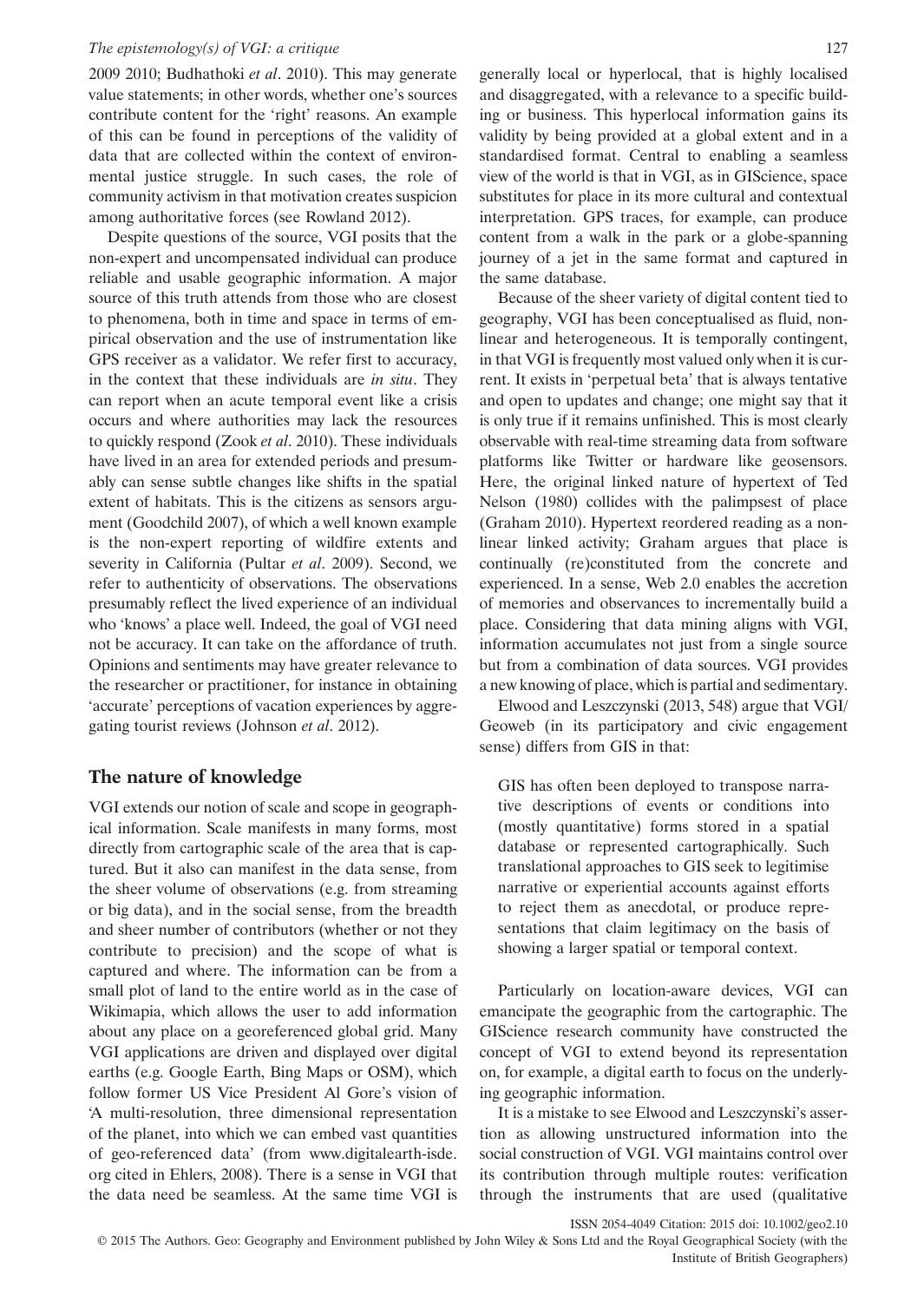content may still rely on GPS or a geotag to identify the actual location, as without the GPS or geotag such locations remain unknown) and, importantly, by reading VGI as contributed through processes that follow the assumed disinterestedness, independence of observations and verification that scientific observers are expected to follow. Instruments are a critical source of knowledge. They are seen as more reliable than humans in VGI by relying on GPS signals that provide technological information about the location. The same is true with the embedded coordinate information in the header of digital photos taken by a cellphone. The information is captured automatically by machines of which uncertainty and precision can be quantified and therefore it is trustworthy.

# The production of knowledge

The production of VGI comes closest to the definition of epistemology in how we assert the truth of what we know. With VGI, the knowledge is produced from many (individuals) to one (dataset, observation) via a collective agreement that 'may combine facts with other dimensions of human experience, such as opinions, values, and spiritual beliefs' (Dede 2008, 80). VGI borrows the 'many to one' concept from crowdsourcing. Coined by Howe (2006, 5), crowdsourcing refers to a:

function once performed by employees and outsourcing it to an undefined (and generally large) network of people in the form of an open call. This can take the form of peer-production, (when the job is performed collaboratively), but is also often undertaken by sole individuals. The crucial prerequisite is the use of the open call format and the large network of potential laborers.

Nothing prevents us from assigning importance to a single observation. However, in crowdsourcing, the predominant production process of VGI, the truth lies in the aggregation. Lewis (2010) calls it the 'accuracy of a multitude of subjectivities' or, according to Eric Raymond (2001), 'given enough eyeballs, all bugs are shallow'.

The production of knowledge, therefore, requires the negotiation of facts that are provided by other participants. Those individuals may be unbeknown to each other. VGI is construed as form of knowledge production that requires little to no formal coordination (Budhathoki et al. 2010). Unlike government production of framework data (e.g. roads, cadastres, land cover, and hydrography), VGI is likely produced in an ad hoc and inductive way (e.g. a community developed folksonomy of places). Indeed, the purpose may be undefined (e.g. geolocated tweets) until the data are

extracted, aggregated and put to some use by a third party. Paraphrasing Latour (1987), it is not when content is true then it holds; instead when the content holds then it is true. That is, only once people validate that knowledge as legitimate or useful, does it finally become truth.

Thus VGI must include mechanisms by which collective intentionality is achieved; for instance how a cluster of points becomes an undiscovered roadway. Within VGI activities, there are structural (software coded) mechanisms to dictate what and how information is collected. Even in seemingly more open systems like OSM, a collective agreement on how information is encoded is enforced by the codes that are integrated into the rendering engine. If a contributor fails to follow these codes, the information will not be displayed. Yet these structures and agreements focus on the attribute of graphical objects. In contrast, there is the given precision of the location side that emerges from the contributor pointing to a location on a map, or most frequently by the algorithm of the GPS receiver. For example, TomTom's Mapshare enables participants to upload points of interest or correct base data in the system. Here there is a need to reconcile precision and accuracy, and frequently a statistical method to find an average location is used.

The validation of the knowledge must emanate from some source. Epistemologically, validation proceeds from verificationism, a critical early component of epistemology where legitimacy of an assertion requires a method to ascertain whether that assertion is true or false (Ayer 1936). In the case of VGI we can identify four types of validation processes that are being used. The first is by comparison to a referent, presumably authoritative, dataset (e.g. Haklay 2010). A second way is to substitute precision for accuracy, which is the reliance on Linus's Law of multiple observers observing the same data (Haklay et al. 2010). This utilises a reduction, via some central tendency, of the observations and their richness to 'agreed' coordinates. The third is through a rating system so that, even with scant observation, the contributions are trusted by the status of the individual. This mirrors the scepticism of Mertonian norms of science in which peer review is done by the community. In this case peer review can comprise the community of the many or the community of the few influential leaders, or a community in which the machine algorithm ranks and thus establishes the credential of the participants. Measures of fitness by way of completeness may also apply: not the amount of points but the promise of detail or spatial extent. That is the promise of OSM that is highlighted on websites like 'Best of OSM' [\(http://bestofosm.org](http://bestofosm.org)/), where places that are mapped down to an individual tree are highlighted.

ISSN 2054-4049 Citation: 2015 doi: 10.1002/geo2.10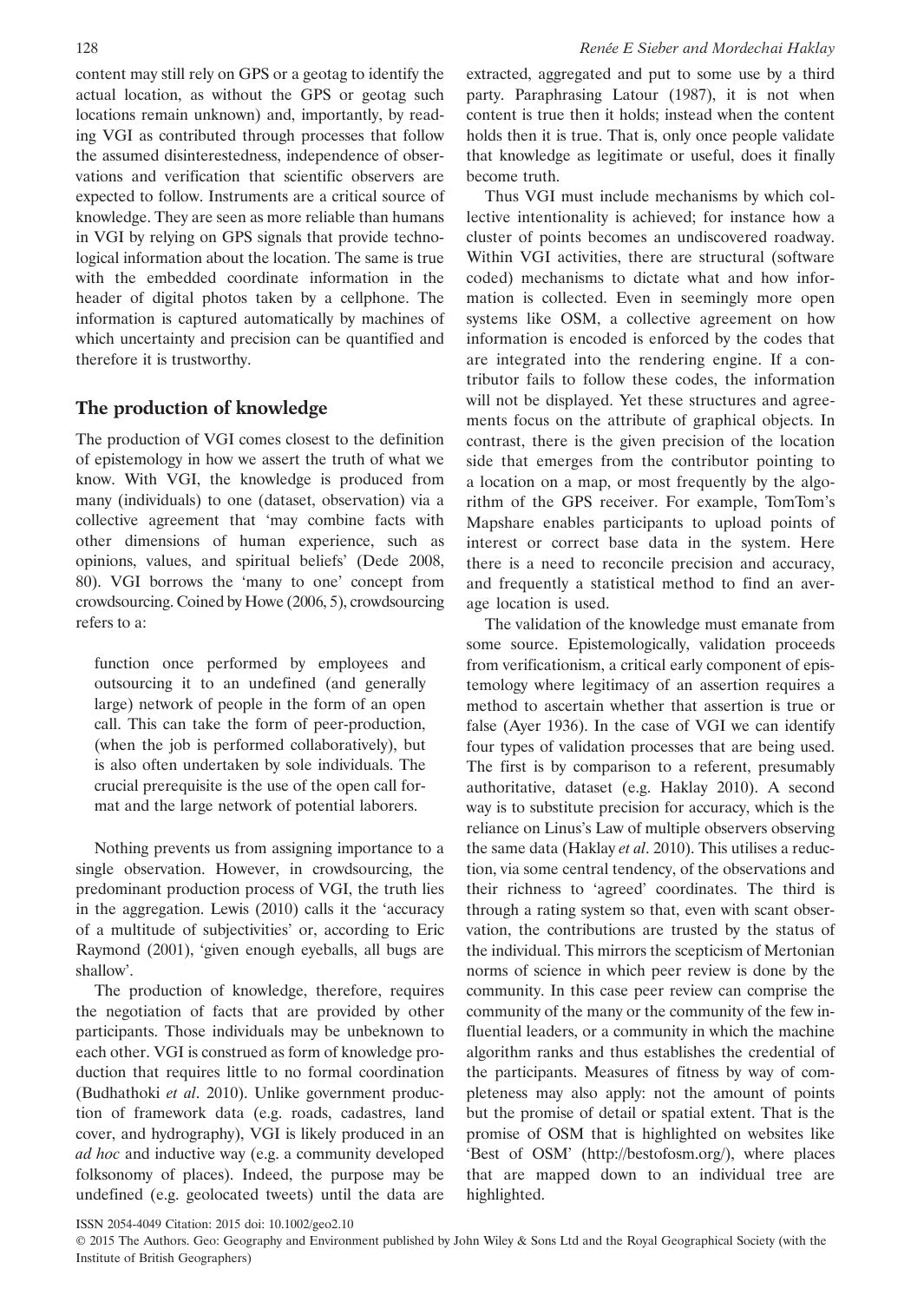# Risks consequent to the way VGI has been socially constructed

Using this analysis of what is included in the epistemology of VGI, we can start to understand the challenges it poses to its creators in GIScience and critical GIS.

#### Risks to GIScience

VGI research places a high premium on methods to validate knowledge (e.g. Flanagin and Metzger 2008; Devillers et al. 2010). This returns us to a classical view of epistemology, where new knowledge comes from expertise, even when encapsulated in a computer algorithm. Prior to Web 2.0, a classical model of 'knowledge consists of accurate interrelationships among facts, based on unbiased research that produces compelling evidence about systemic causes' (Dede 2008, 80).

The trouble with abandoning the classical model of geographic information production is twofold. First, reliance on non-experts can crowd out experts by increasing the general distrust of information. For example, users of Google Maps cannot tell which bit of the map that guided them in the wrong direction came from authoritative or from VGI sources. Another risk is the illusion that VGI reduces the need for consistent and professionally collected information (Keen 2007). Keen argues that the real danger in emphasising non-expert content is that it might undercut the fiscal base of the research scientist or national mapping agency surveyor. Reduce expert staff or rid the organisation of its revenue base – he points to the impact of Craigslist on newspapers' revenue from classified advertising – and institutions may not be able to rehire staff even if needed. GIScience has built into the epistemology of VGI the assumption that it offers an opportunistic source of information without cost to the experts. A significant danger is that with the Geoweb and VGI who needs experts or GIScientists?

Let us revisit the notion of the construction of VGI as representing a new source of information contributed by non-experts. Despite its framing, or indeed the romanticism of the notion of the volunteer, there is no restriction on the expertise or labour relation of individuals who create the information. With anonymity, it is difficult to parse the source of information and whether the individual contributors felt justified in believing the information to be true. Anyone can contribute; the anonymous or pseudonymous nature of contributors goes to the egalitarian heart of usergenerated content where the distinctions between expert and non-expert, producer and consumer, blur. Brabham (2012, 399) openly questions 'the factual basis for the amateur label', demonstrating numerous examples where contributors felt that the label 'professionals' was more fitting, although it was strategic for them to appear as volunteers. In Johnson and Sieber (2012), government officials acted like citizens so that officials at higher jurisdictional levels would take notice. In McConchie and Klinkenberg (2010) credentialled individuals frequented crowdsourcing sites to bolster specific policies (McConchie and Klinkenberg 2010). Yet GIScientists have largely constructed VGI as sourced from non-experts. This runs contrary to the way that Web 2.0 has been conceived (e.g. O'Reilly 2005; Keen 2007), from which VGI drew its epistemology. These authors consider Web 2.0 to represent a levelling of expertise and non-expertise. VGI furthers the dichotomous-isation of experts and non-experts, even as anonymisation fails to allow for a distinction between the two.

VGI implies an informal or a lack of coordination, the 'invisible hand' of big data. We argue that a successful VGI application may require significant coordination, many times on the part of volunteers, for sites to be sustained over time and with sufficient precision and spatial extent. One reason that this coordination is overlooked is because it occurs in the platform design, which in some cases (e.g. OSM) comprises another form of user-generated content in software development. OSM and Wikmapia both are examples of 'micro-volunteering', in which developers structured ways of enabling minimal amounts of contributions. We need to internalise the method of control into how we see VGI. If the VGI is repurposed from the original platform then this platform 'context' is lost.

Despite domain differences, GIScience always has maintained a strong connection to authoritative data (hence a distancing from fields like PPGIS). If truth no longer involves control over geographic content, in that GIScientists and others are justified in believing that the content is true, then GIScience is driven to arrange geographic content, for example with validation, interoperability of heterogeneous data types, and demonstrate that algorithms and sampling useful to authoritative and standardised data still work for this new data source. Additionally, the VGI construct has gifted GIScientists a new territory to expand approaches to validation. It has become useful to fit the new epistemology with the appurtenances of the old.

#### Trouble in the heartland of critical GIS

We borrow the title from Schuurman (2000), who reported on the challenges posed by critical geographers to GIS researchers. With VGI, we may see a retreat in which critical GIS scholarship is subtly co-opted by GIScience and potentially fails to be self-reflective of its own assumptions.

Initial discussions of VGI focused on content and characteristics of geospatial data production; these were soon accompanied by analyses of socio-political implications of VGI, including uneven geographies of VGI production (Crutcher and Zook 2009) and forms

ISSN 2054-4049 Citation: 2015 doi: 10.1002/geo2.10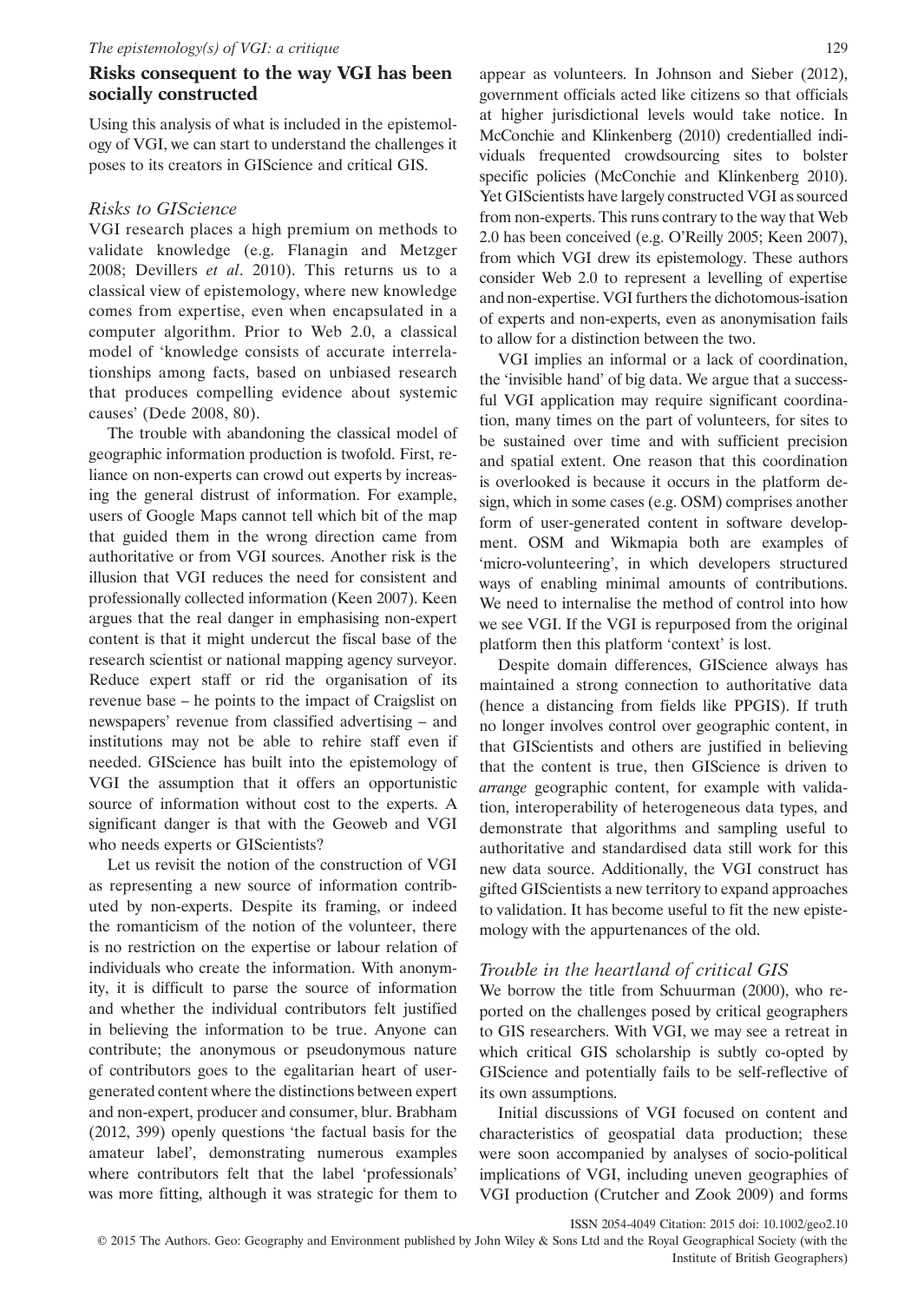of spatial knowledge production (e.g. the Dionysian intoxications of Kingsbury and Jones 2009). Much of discourse around VGI asserts its political implications (e.g. the knowledge politics of spatial media in Elwood and Leszczynski 2013). As Leszczynski (2012, 73) noted, a 'fundamental premise that within any economy, there is a system of (re)distribution, and this (re) distribution is always political'. Use of VGI can represent a shift from state to non-state actors, and those power relationships are such that the contributors hold very limited power. For instance, governments may employ VGI strategically, to dismiss various datasets as non-representative when they wish and value said dataset when it is convenient. The loss of Canada's mandatory long census form in favour of a voluntary census (Egan 2012) could allow the federal government to further neoliberalism and efficiency at specific levels of government (e.g. federal, state/provincial) since it is cheaper to invite people to participate instead of employing staff to conduct a census. Similar arguments have been seen in the British Columbia, Canada government's advocacy of the Geoweb for the collection of ecological data (Klinkenberg and McConchie 2010). Government also can trumpet citizen emancipation since data collection is no longer mandated but voluntary. VGI offers a political success for powerful actors, be it the government or corporations.

Leszczynski (2012) was not critiquing VGI but instead the software platforms and the labour relationship with the developers of the platform. Indeed, numerous articles now treat the platforms as politically problematic (Leszczynski and Wilson 2013 hosted a special issue of the subject). What interests us is the deep embeddedness, 'situatedness' of problems being conferred to the Geoweb, where VGI fails to share this same level of embeddedness. The Geoweb becomes a foci of a political economy of actors, of which VGI is simply outcome. However, the data cannot be apolitical objects, even as the data are allowed to be stripped of politics when they are dissected for motivations (e.g. individual empowerment) or aggregated up and then repurposed (e.g. furthering neoliberalism).

The conceptualisation of volunteerism is problematic. One epistemological underpinning of VGI lies in the emancipatory power of contributors. This resembles PPGIS with its emphasis on empowerment of marginalised and excluded groups and communities. PPGIS is defined as the application of geographic information and/or geographic information technologies; used by members of the public, that is 'non-officials', both as individuals (private citizens) and grassroots groups; for participation in public processes (data collection, mapping, analysis and/or policymaking) that affect their lives; and a normative field that should 'do good': whether it empowers marginalised peoples, promotes social inclusion, builds capacity or furthers

democracy (Sieber 2006; Tulloch 2008). VGI is often conflated with web-based PPGIS (Miller 2006): PPGIS resembles VGI when it is a mapping activity that is online and is spatially or computationally distributed (Brown et al. 2014). Depending on the research, PPGIS and VGI may completely overlap (Brown et al. 2014; Brown and Pullar 2012; Hall et al. 2010). However, these two concepts, as constructed, are not identical.

As manifest in GIS/2 and later PPGIS (Schroeder 1996; Sieber 2006), VGI is advertised for the democratisation potentially emanating from it (Roche et al. 2013). Al Gore's vision of digital earths upon which much VGI is collected 'embraces a philosophy that any citizen of the planet, linked through the Internet, should be able to freely access a virtual world of information and knowledge resources' ([www.digitalearth](http://www.digitalearth-isde.org)[isde.org](http://www.digitalearth-isde.org) cited in Ehlers, 2008). verPlanke et al. (2010, 189) contend that this new content 'redistributes the rights to define and judge the value of the geographic information and of a new production system'. Referring to Dodge and Perkins (2008), verPlanke et al. (2010) continue that the repurposing of images and data – countermapping – can shift the panopticon to citizen control. Thus VGI evokes interlaced concepts of a revolution, a civic sphere that transcends jurisdictions, a space of radical inclusion, and a democracy of intellectual practice (Han 2010). These are endpoints, the aspirations of VGI, which overlap with those of PPGIS. Concepts like democratisation also articulate the means to an end, the epistemic process of how data are continually emancipated from expert control and how individuals seek access to new data sources and control over the infrastructure of those data (e.g. via APIs). PPGIS articulates the process of broadening participation in knowledge creation: how non-experts and local people come to have a voice. VGI leaves it to the device, for example how the graphical user interface manages the digital divide or whether the platform furthers the power of the private sector. The separation of means from the ends partially explains VGI's lack of embeddedness.

Grand claims about democratisation, empowerment and emancipation may be disputable for PPGIS and the use of VGI. VGI can reinforce existing structures of haves and have-nots in what areas and activities are or are not mapped (Haklay 2010). Most participation in VGI may be passively volunteered and therefore constitute neither participation nor volunteerism. Early in the framing of VGI, Tulloch (2008) described the potential for passive VGI. Instead of data produced from individuals actively engaging in contributing GPS traces of roads, data on travel paths can be harvested automatically from individuals' in-car navigation devices, with or without their knowledge. Passive VGI is also known as iVGI, involuntary geographic information (Fischer 2012), with its unintended coercive implications. By

ISSN 2054-4049 Citation: 2015 doi: 10.1002/geo2.10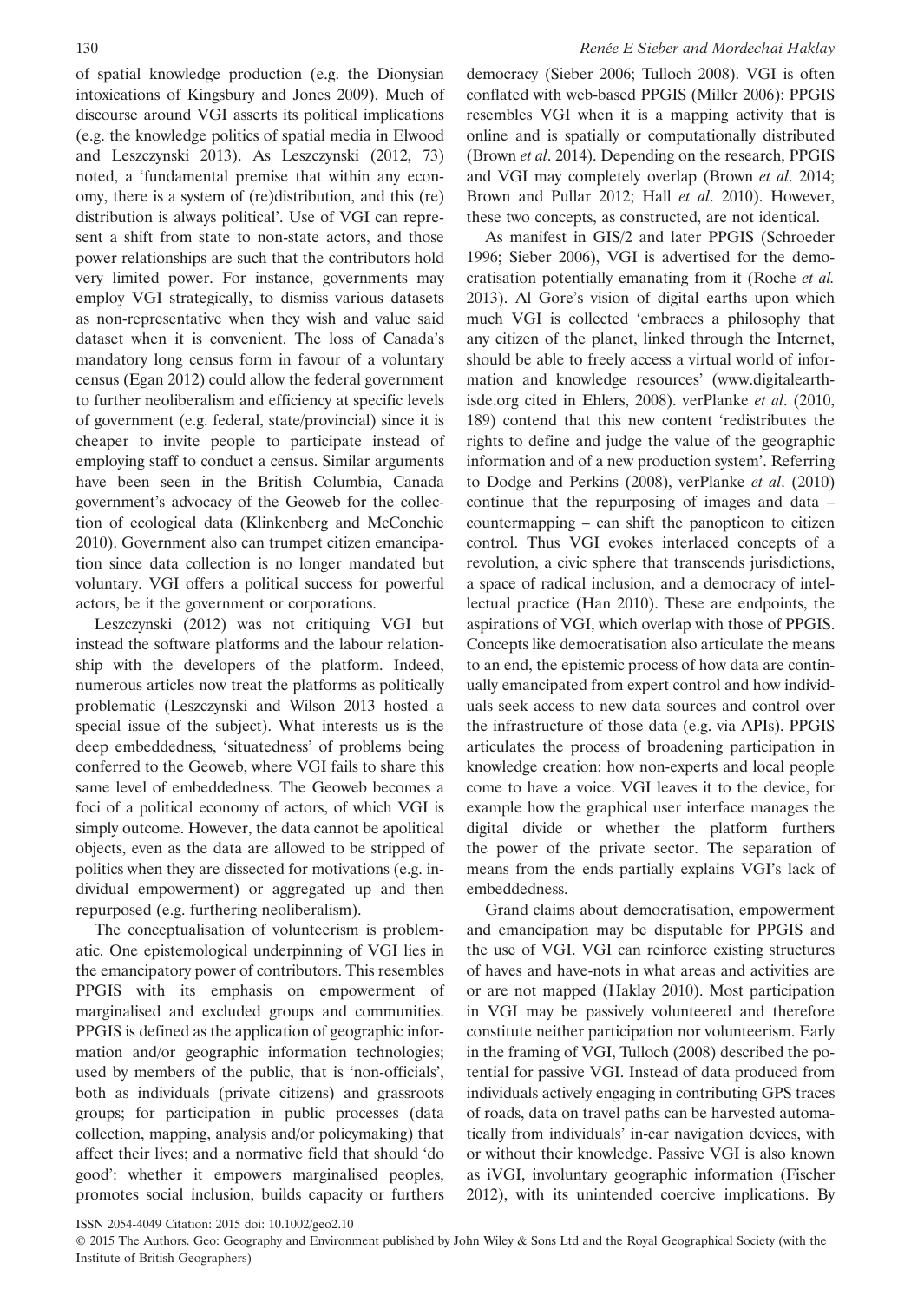definition, to volunteer is to actively contribute, regardless of the actual content, as well as to possess some sense of the ends to which that contribution will be put. PPGIS embeds the contradictory tendencies of these processes, for example that the participation can simultaneously empower and marginalise (Harris and Weiner 1998). Paradoxically, VGI can be framed as embracing these tendencies and also independent of them. We argue that the assertions for VGI of democratisation, participation, engagement and empowerment are mostly banal and shallow compared with those we associate with PPGIS, which at least consider whose knowledge should be included, whether there is homogeneity of costs and benefits, and who defines the parameters of participation and its outcomes (Harris and Weiner 1998; Sieber 2006).

A key problematic in the social construction of VGI lies in the word volunteer. VGI emphasizes the individual, for example, his/her motivation to contribute. This unit of analysis constitutes a different form of collectivity from that in PPGIS, which can consist of, for example, publics, communities and volunteer organisations. Although often used in its aggregate, analysis at the level of the individual ignores communal and societal aspects. For example, we may assume agency on the side of the individual, which is sometime true but other times can occur as a passive side effect of activities like using a cellphone. Construing VGI as individual engagement diminishes the importance of social networks (e.g. for sharing, learning; see Elwood and Ghose 2004). It diminishes or at least fails to preserve institutional memory, a key component of the production of knowledge (Elwood and Ghose 2004). VGI echoes Sherry Turkle's Alone together (2011), a mere simulation of collective interactivity in the face of continually reproduced individual alienation. More importantly for VGI, the atomisation of participation facilitates a kind of disempowerment. When the unit of analysis is the individual, this can serve to divide and conquer, for instance appealing to individual vanity as a method of weakening collective effort.

The unit of analysis also considers the relation of individual data-point to dataset. We may wax rhapsodic about a single volunteered contribution. But the value of VGI rests in aggregation of data-points to a dataset. A single vertex means little in OSM; value is accrued in a road and ultimately a road network. Ironically, VGI is only about individuals in the aggregate. Since VGI incorporates assumptions from crowdsourcing, VGI can serve to stereotype individuals in place. We may well wonder what is lost when lived experience is subject to generalised schema and heed Duff (2010, 882) who argues that generalised places become thin, 'offer[ing] nothing to hold the self in place, and no memorable or resonant command of placial experience'. The volunteer is not merely a source of data but embodies a whole process.

VGI's references to the individuated term 'citizen' in citizen sensors denotes personal connections to place and a responsibility to democratic participation in relation to that place. Citizen sensors refer to a 'large collection of intelligent, mobile sensors, equipped with abilities to interpret and integrate that range from the rudimentary in the case of young children to the highly developed skills of field scientists' (Goodchild 2007, 26). As a concept, citizen sensing pays homage to citizen science and the empowerment pursuant to placing science in the hands of eager non-experts; usage of the term citizen also offers a refreshing departure from framing the participant as 'prosumer' (Bruns 2008). However, this definition can transform citizenship from a process of understanding one's role vis à viz statesanctioned authority into an instrumental value. Citizen sensors become a highly underutilised resource and a utilitarian project. Utilitarianism refers to the value of an action or consequence deriving solely from its usefulness in maximising utility and minimising negative utility. Silvertown (2009, 467) points us to the 'increasing realisation among professional scientists that the public represent a free source of labour, skills, computational power and even finance'. Rather than advancing the social contract of citizenship (i.e. of individual rights and civic duty), in its extreme, citizens may become 'cogs' in the machine, which maximises utility for the users of the data.

Goodchild (2008) asserts that the skills of the cartographers are enshrined in the platforms from which VGI is created. If so then institutional power relations should be enshrined into the fabric of VGI. Prevailing ideologies of VGI can be encapsulated through crowdsourcing and the open source community. These embed the techno-libertarian view, which assumes that technology obviates the need for central government control; individual control and self-directedness are all that is required. It is from there that the false potential of democratisation is conflated with empowerment and inclusion. VGI may render the messy process of democratic participation into a hobby that is only open to those who have time, knowledge and education, of which the contributors eventually may tire. The social construction, therefore, needs to recognise this potential shallowness.

Finally, VGI is increasingly framed in terms of a volume of contributions. The concept of VGI has effectively merged with big data (Fischer 2012). This differs significantly from PPGIS, in which projects involve relatively few individuals. As the neogeographer Sean Gorman stated in a conference panel pitting 'paleogeographers' against 'neogeographers' (Sieber et al. 2010), 'You deal with 10's of people; we deal with millions', wearing that difference between so-called

ISSN 2054-4049 Citation: 2015 doi: 10.1002/geo2.10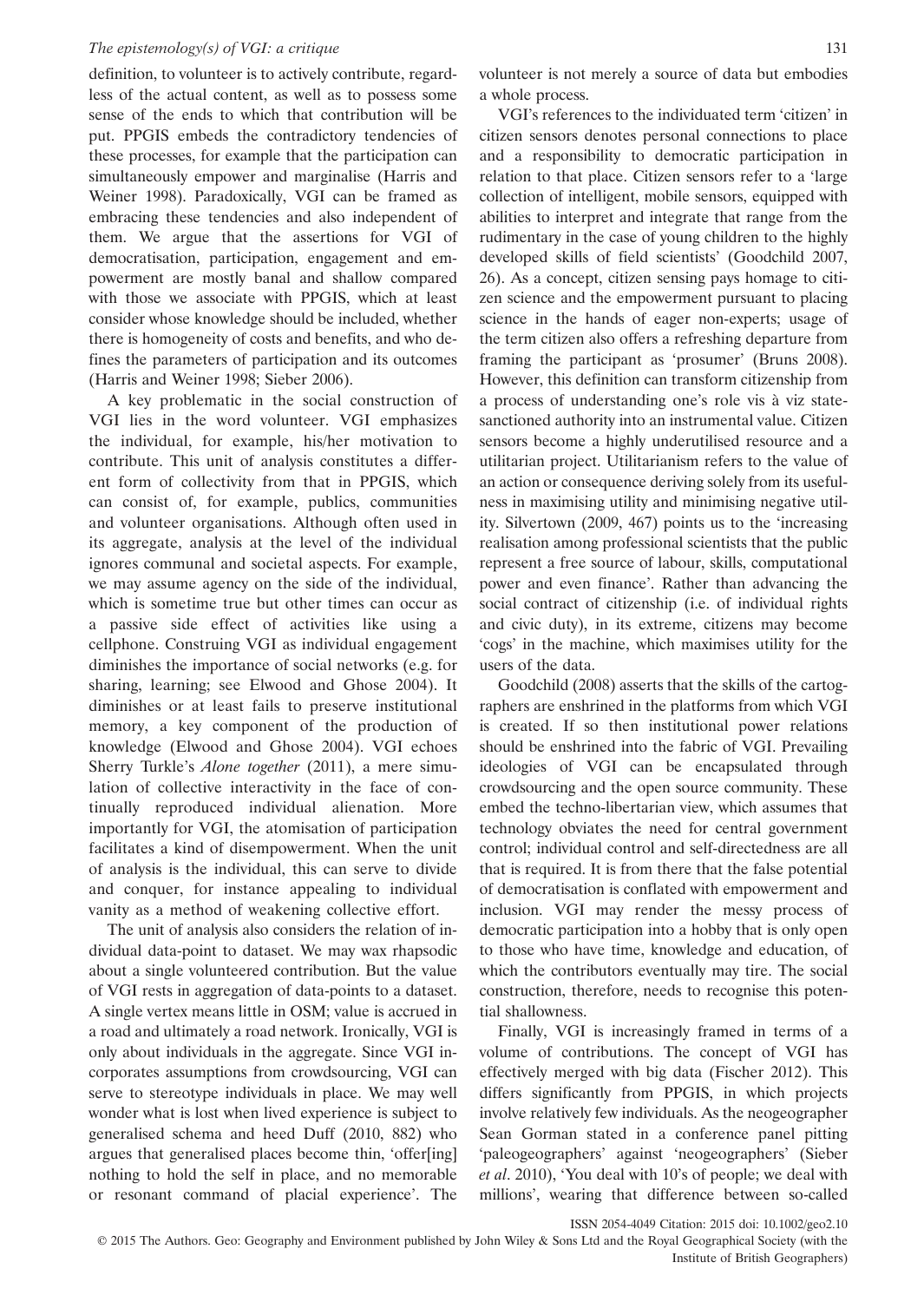'small data' and big data as a badge of honour. That comment overlooked how in PPGIS the focus is on cultural information; whereas, in VGI the attention is on technological information. VGI has become so attractive because of big data that there have been recent attempts to reintroduce small data into VGI (Thatcher and Burns 2013). Whether VGI would ever approach the smallness of PPGIS projects is debatable. Smallness is relative. Goodchild's (Shelton et al. 2013) example of small data was federal Census data. Not only is VGI valued in terms of big data but PPGIS, to retain legitimacy, may become evaluated in relation to a property of VGI.

We have argued that VGI has been constructed to harness components of PPGIS without appreciating the implications of that appropriation. With 'V' (volunteer, volunteerism) and 'C' (citizen), VGI as conceived could actually stifle any realisation of its empowerment potential. We may need to create a pVGI, a participatory VGI. The 'p' and 'V' appear redundant but they are not. In a well considered epistemology of VGI it should be inconceivable to consider the 'societal implications of VGI' in the same way that it is unimaginable to consider the 'societal implications of PPGIS'. The societal implications are embedded in the epistemology and thus any investigation into VGI has to at a minimum consider the way the social processes influence the information itself.

# Conclusion: implications for the social construction of VGI

We have argued that geographers created VGI by borrowing from various related concepts that were in turn filtered by disciplinary biases. The resulting epistemology reasserts the importance of the discipline of geography into emerging practices in which geographers and traditional GIS firms no longer seem to matter. We described how VGI encapsulates a distinct epistemology from datasets generated via traditional GIScience approaches, and information that emerges through critical GIS (primarily PPGIS). The merger of the GIScience and critical GIS approaches to geographic information production is neither smooth nor simple. By treating VGI within Borgmann's notion of technological information, we can see the separation of means and ends prevent a full consideration of impacts. Borgmann's 'device paradigm', provides a powerful lens to scrutinise this epistemology. The device paradigm posits that the deeply meaningful and socially embedded 'cultural information' that is generated through the PPGIS process mutates into lifeless VGI 'technological information' that can then be treated as if it is the reality. Moreover, by appropriating PPGIS, the epistemology of VGI reduces the space for resistance to technological logic and powerful actors.

Our aim was to render the discords visible and to argue that VGI should be approached differently when it is studied or used. This paper concludes with implications of this epistemological turn for how we now conduct VGI research, how we frame civil society participation via VGI, how we design systems, and how we advocate for the advancement of the field that assures nuanced views of participation in the face of non-participatory pressures.

GIScience researchers recognise differences between VGI and traditional data but, to a large extent, current research imposes an existing epistemology of knowledge production onto a new epistemology. In this epistemology, data are constructed by non-experts and data are continually (re)constituted. How facts are negotiated via the emergent traditions in a community like OSM can ostensibly be derived with algorithms. However, the inferences can be incorrect and erase the particularities of place. The social construction of VGI places inordinate emphasis on the elements that transform negotiation into technological information such as position. This occurs even when data-driven boundaries are deemed sufficient for many large firms. Compared with the myriad place descriptions online, geometry can replace that more nuanced understanding of place that cannot be easily processed.

The social construction holds implications for system design. GIScience may seek universal geospatial methods that can be applied deductively to big data but methods may lack uptake as insights are produced inductively with non-geospatial statistical inference analysis. GIScience can offer robust integration of the quantitative/qualitative divide and, for instance, explore ways that particularities more fully explicate big data. One is reminded of Rundstrom (1995) who related how indigenous people find insight in the noise, the outliers, thus revealing the problematic nature as knowledge becomes formalised at the data structure level. System design needs to integrate societal value. Rather than emphasising accuracy and precision, for example, we may wish to anticipate potential geolocational privacy violations and embed masking techniques to obscure location (Cavoukian 2012).

Outsourcing the production process to the crowd means separating volunteers not only from scientific norms but also institutional practices. The production of knowledge implies an entire underlying institutional structure of ethics, best practices and regulations that we should assess to understand the implications. We understand the organisational culture and the institutional frameworks under which geospatial data are generated (e.g. Nedovic-Budic 1998); these may not hold (or not be transparent) for digital communities of interest. VGI is

ISSN 2054-4049 Citation: 2015 doi: 10.1002/geo2.10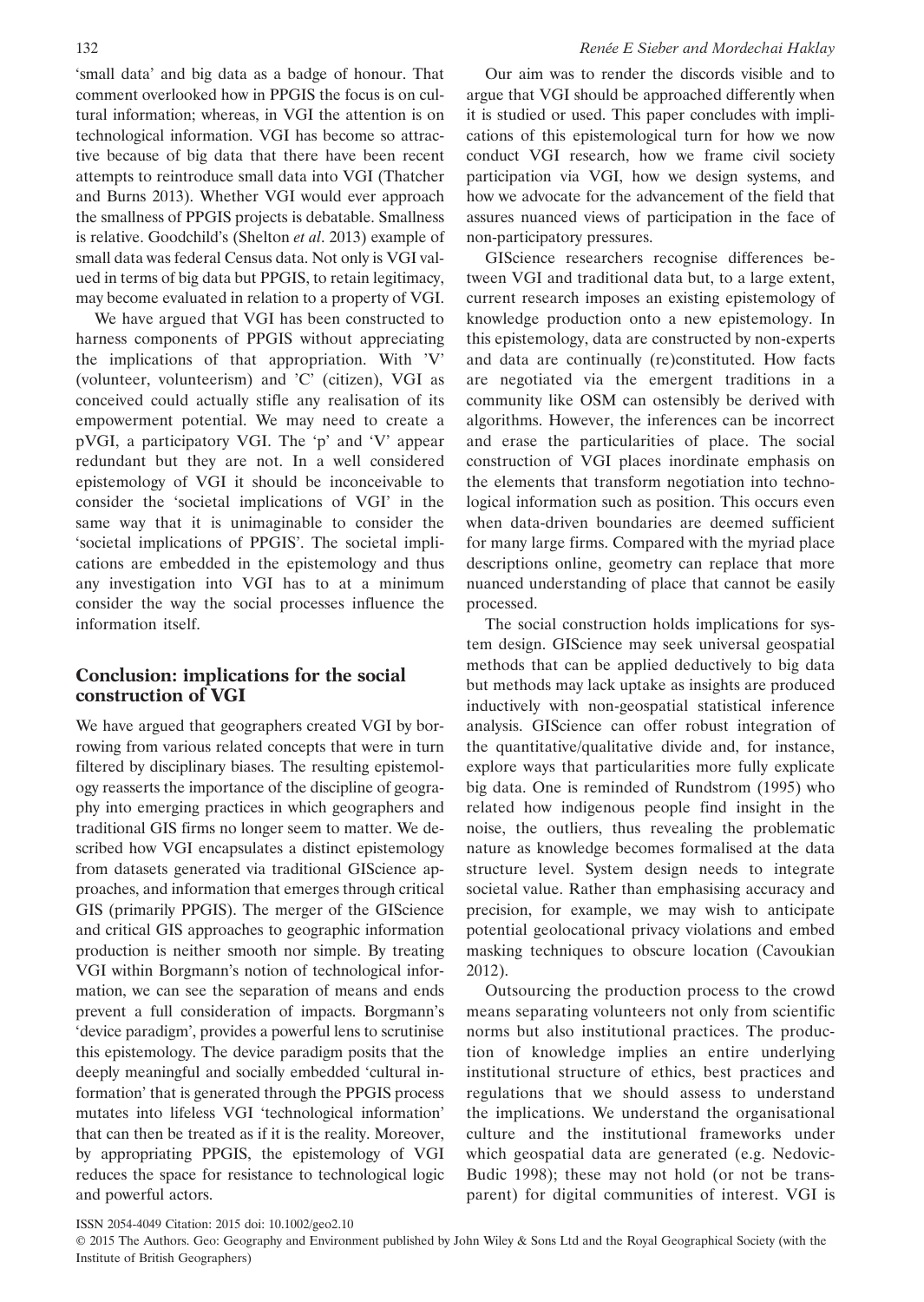not free of these structures, and the ethics and practices that are used even by seemingly egalitarian organisations need to be interrogated.

Further implications are seen in the 'V' aspect of VGI. Framing a civil society participation via VGI (and its mobile permutations) requires a conscious effort to render the technology and the way that it is used in a specific social context relevant to the values of an organisation or case study. Certainly VGI holds significant implications for PPGIS, the anonymity, the spatial distribution of contributors, the disconnection from physical activities and the heterogeneity of software and hardware platforms. Other work (Johnson et al. forthcoming) demonstrates that effective participation is a complicated and resource-intensive process. The process requires trust building to initiate and sustain contributions. This supports Malcolm Gladwell's (2010) contention that participation, resulting in societal impact, requires strong physical ties and not weak ties based solely on digital networking. Rules and regulations, some for good reasons like ensuring equity in representation, may prevent uptake of online content in favour of face-to-face meetings. Even as platforms advance, digital inequalities will remain and likely grow if they are left to the market.

Throughout this paper, this epistemological turn holds implications on how to conduct VGI research: the need to be aware that it is not yet another GIScience dataset or the path to a slightly updated PPGIS. We would suggest that Elwood's (2008, 174) argument that:

existing discussions about VGI assume that their societal impacts, for better or worse, will be fostered by the data themselves, from the social and technological processes that shape the way in which they are produced and shared, their content and characteristics, and the purposes for which they are used …

emphasises the use and (re)purposing of the data but misses the profound ways societal implications are woven throughout the social construction. We need to be reminded that VGI cannot be considered as 'just another data source' bereft of the societal implications embedded in it. We call for deep embeddedness of the social implications of VGI and its epistemic turn. To start, the epistemology of VGI has to be built to embed a labour relation (volunteer as free labour), a credentialed relation (expert versus amateur) and a governance relation (volunteer as citizen). Ultimately this reconstruction may require a retreat from big data, since these practices demand a level of attention and situatedness that is not reproducible at larger scales of data production.

We therefore advocate for the advancement of the field that ensures nuanced views of participation in the face of non-participatory pressures, for example by pointing to the limits of the epistemology in VGI in surmounting digital divides and the drive to instrumentalise and desecate geographical experiences through the device paradigm. A field that explicitly implicates the involvement of non-experts in the emancipation of data from expert sources and the empowerment of the citizenry should design into the system a greater offline voice in issues that impact their lives. We should learn from Leszczynski (2009b cited in 2009a) who attributes the effectiveness of critical GIS in a way that embeds the critiques directly within the frameworks of the device. All VGI research would do well to embed the social critique rather than rendering it exogenous to the core production of this new terrain of geographic knowledge.

# Acknowledgements

We would like to thank Ryan Burns and David Meek for the conversations and interactions that led to this paper. We thank Myriam Houssay-Holzschuch and Levi Graham for their help in editing. We received helpful comments from three anonymous reviewers and these helped us in improving the arguments of this paper. Renee Sieber's research is supported by the Canadian SSHRC Geothink grant (895-2012-1023) and Muki Haklay's research is supported by the UK EPSRC 'Extreme' Citizen Science grant (EP/I025278/1).

## **Notes**

- 1 We recognise that the field of GIScience encompasses disciplines besides geography. Here we focus on the domain of geography within GIScience.
- 2 We accept Leszczynski (2009a)'s argument that critiques of the epistemology of GIScience or GIS enter a metaphysical muddle in which epistemology is conflated with ontology. In this article, we also are somewhat subject to the epistemology/ontology conflation and privileging of epistemology.We do not wish to deny that VGI has materiality, for which a privileging of epistemology enables. However, we take the broader equalisation of epistemology to the worldview by which truth or knowledge is produced.
- 3 Thank you to Matt Tenney for his assistance here.
- Wright et al. (1997) were explicit on the science turn in GIS research. GIScience itself was a deliberate social construction to take on the mantle of science, which better reflected the true intent of GIS researchers. This had the added benefit of conferring greater legitimacy to the field, in terms of recognition and resources. As recent as 2014, the GIScience conference to this day discourages 'the submission of papers dealing with GIS applications' ([www.giscience.org](http://www.giscience.org)/). It should be noted that we have no argument with social construction per se nor with the science turn in GIS.

ISSN 2054-4049 Citation: 2015 doi: 10.1002/geo2.10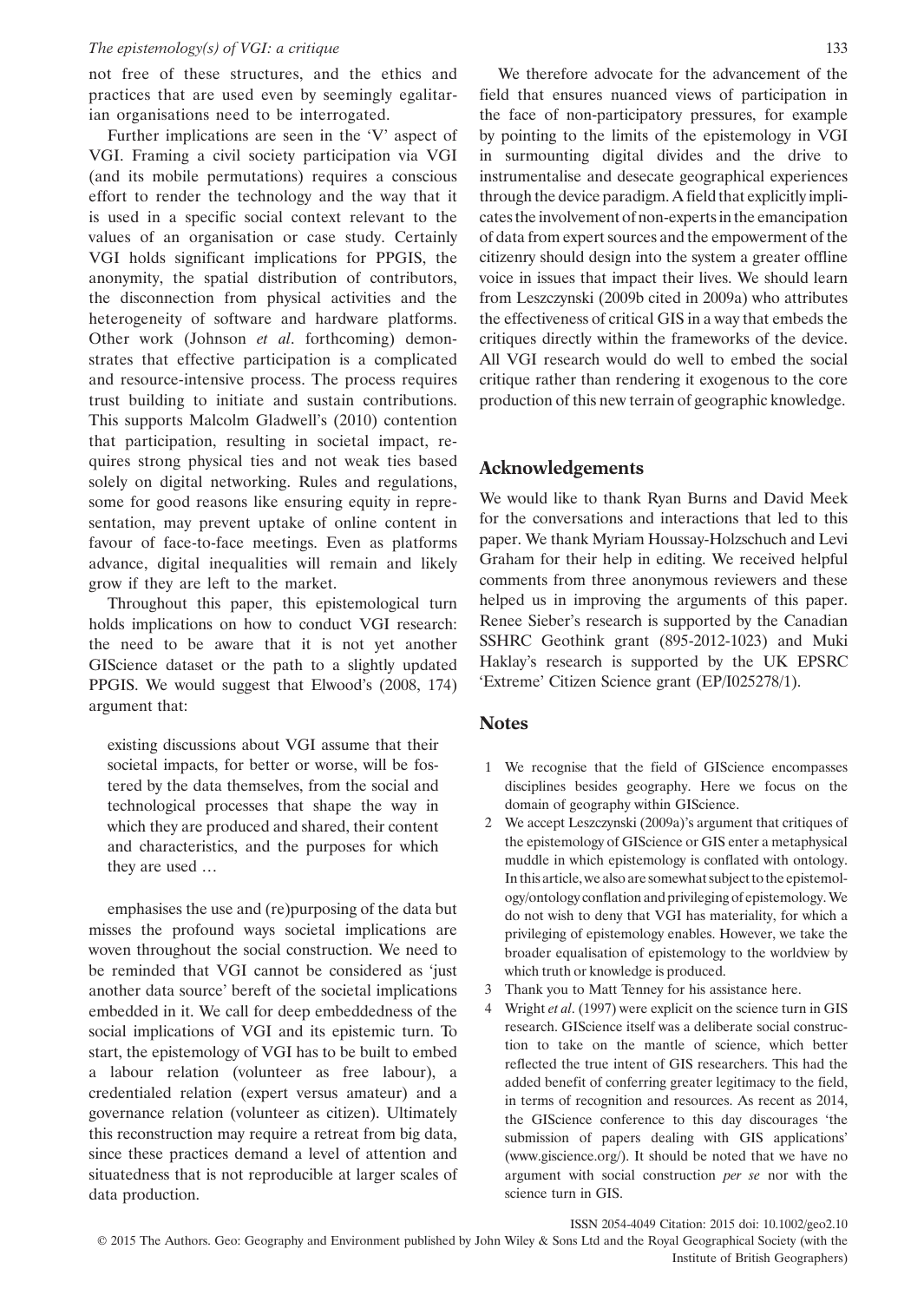# References

- Audi R 2011 Epistemology: a contemporary introduction to the theory of knowledge 3rd edition Routledge, New York.
- Ayer A J 1936 Language, truth and logic Victor Gollancz, London.
- Borgmann A 1999 Holding on to reality: the nature of information at the turn of the millennium University of Chicago Press, Chicago.
- Borgmann A 2010 Orientation in technological space First Monday 15 [\(http://firstmonday.org/ojs/index.php/fm/article/](http://firstmonday.org/ojs/index.php/fm/article/view/3037/2568) [view/3037/2568\)](http://firstmonday.org/ojs/index.php/fm/article/view/3037/2568) Accessed 1 March 2014
- Brabham D C 2008 Crowdsourcing as a model for problem solving: an introduction and cases Convergence: The International Journal of Research into New Media Technologies 14 75–90.
- Brabham D C 2012 The myth of amateur crowds: a critical discourse analysis of crowdsourcing coverage Information, Communication & Society 15 394–410.
- Brown G G and Pullar D V 2012 An evaluation of the use of points versus polygons in public participation geographic information systems (PPGIS) using quasi-experimental design and Monte Carlo simulation International Journal of Geographic Information Science 26 231–46
- Brown G, Kelly M and Whitall D 2014 Which 'public'? Sampling effects in public participation GIS (PPGIS) and volunteered geographic information (VGI) systems for public lands management Journal of Environmental Planning and Management 57 190–214
- Bruns A 2008 Blogs, Wikipedia, second life, and beyond: from production to produsage Peter Lang, New York.
- Budhathoki N R, Nedovic-Budic Z and Bruce B 2010 An interdisciplinary frame for understanding volunteered geographic information Geomatica: The Journal of Geospatial Information Science, Technology and Practice 64 11–26
- Cavoukian A 2012 Privacy by design: origins, meaning, and prospects for assuring privacy and trust in the information era in Yee G O M ed Privacy protection measures and technologies in business organizations: aspects and standards IGI Global, Hershey, PA 170–208.
- Coleman D, Georgiandou Y and Labont J 2009 Volunteered geographic information: the nature and motivation of produsers International Journal of Spatial Data Infrastructures Research 4 332–58
- Coleman D, Sabone B and Nkhwanana N J 2010. Volunteering geographic information to authoritative databases: linking contributor motivations to program characteristics Geomatica: the Journal of Geospatial Information Science, Technology and Practice 64 27–39
- Crampton J W 2009 Cartography: Maps 2.0 Progress in Human Geography 33 91–100.
- Crampton J W 2013 Political applications of the Geoweb: citizen redistricting Environment and Planning A 45 70–6.
- Crutcher M and Zook M 2009 Placemarks and waterlines: racialized cyberscapes in post-Katrina Google Earth Geoforum 40 523–34
- Dede C 2008 A seismic shift in epistemology EDUCAUSE Review 43 80–1 [\(www.educause.edu/ero/article/seismic-shift](http://www.educause.edu/ero/article/seismic-shift-epistemology)[epistemology](http://www.educause.edu/ero/article/seismic-shift-epistemology)) Accessed 14 August 2015
- Devillers R, Stein A, Bédard Y, Chrisman N, Fisher P and Shi W 2010 Thirty years of research on spatial data quality: Achievements, failures, and opportunities Transactions in GIS 14 387–400
- Dodge M and Perkins C 2008 Reclaiming the map: British geography and ambivalent cartographic practice Environment and Planning A 40 1271–6
- Duff C 2010 On the role of affect and practice in the production of place Environment and Planning D: Society and Space 28 881–95.
- Egan L 2012 Data hounds fearful as Statistics Canada faces cuts. Reputation already hit by controversial census changes Reuters 2 May [\(http://ca.reuters.com/article/businessNews/](http://ca.reuters.com/article/businessNews/idCABRE84113S20120502) [idCABRE84113S20120502](http://ca.reuters.com/article/businessNews/idCABRE84113S20120502)) Accessed 11 September 2015
- Ehlers M 2008 Geoinformatics and digital earth initiatives: a German perspective International Journal of Digital Earth 1 17–30.
- Elwood S 2008 Volunteered geographic information: Future research directions motivated by critical, participatory, and feminist GIS GeoJournal 72 173–83.
- Elwood S 2009 Geographic information science: new geovisualization technologies – emerging questions and linkages with GIScience research Progress in Human Geography 33 256–63.
- Elwood S, Goodchild M F and Sui D Z 2012 Researching volunteered geographic information: spatial data, geographic research, and new social practice Annals of the Association of American Geographers 102 571–90
- Elwood S and Leszczynski A 2013 New spatial media, new knowledge politics Transactions of the Institute of British Geographers 38 544–59
- Elwood S and Ghose R 2004 PPGIS in community development planning: framing the organizational context Cartographica 38 19–33
- Fischer F 2012 VGI as big data: a new but delicate geographic data-source GEO Informatics 15 46–7.
- Flanagin A J and Metzger M J 2008 The credibility of volunteered geographic information GeoJournal 72 137–48
- Gladwell M 2010 Small change: why the revolution will not be tweeted New Yorker 4 October 42–9 [\(www.newyorker.com/](http://www.newyorker.com/reporting/2010/10/04/101004fa_fact_gladwell) [reporting/2010/10/04/101004fa\\_fact\\_gladwell](http://www.newyorker.com/reporting/2010/10/04/101004fa_fact_gladwell)) Accessed 14 August 2015
- Goodchild M F 1992 Geographical information science International Journal of Geographical Information Systems 6 31–45.
- Goodchild M F 2007 Citizens as voluntary sensors: spatial data infrastructure in the world of Web 2.0 International Journal of Spatial Data Infrastructures Research 2 24–32.
- Goodchild M F 2008 Commentary: Whither VGI? GeoJournal 72 239–44.
- Goodchild M F 2010 Twenty years of progress: GIScience in 2010 Journal of Spatial Information Science 1 3–20.
- Graham M 2010 Neogeography and the palimpsests of place: Web 2.0 and the construction of a virtual earth Tijdschrift voor Economische en Sociale Geografie 101 422–36.
- Haklay M 2010 How good is volunteered geographical information? A comparative study of OpenStreetMap and Ordnance Survey datasets Environment and Planning B 37 682–703.
- Haklay M, Basiouka S, Antoniou V and Ather A 2010 How many volunteers does it take to map an area well? The Cartographic Journal 47 315–22
- Hall G B, Chipeniuk R, Feick R D, Leahy M G and Deparday V 2010 Community-based production of geographic information using open source software and Web 2.0 International Journal of Geographical Information Science 24 761–81

ISSN 2054-4049 Citation: 2015 doi: 10.1002/geo2.10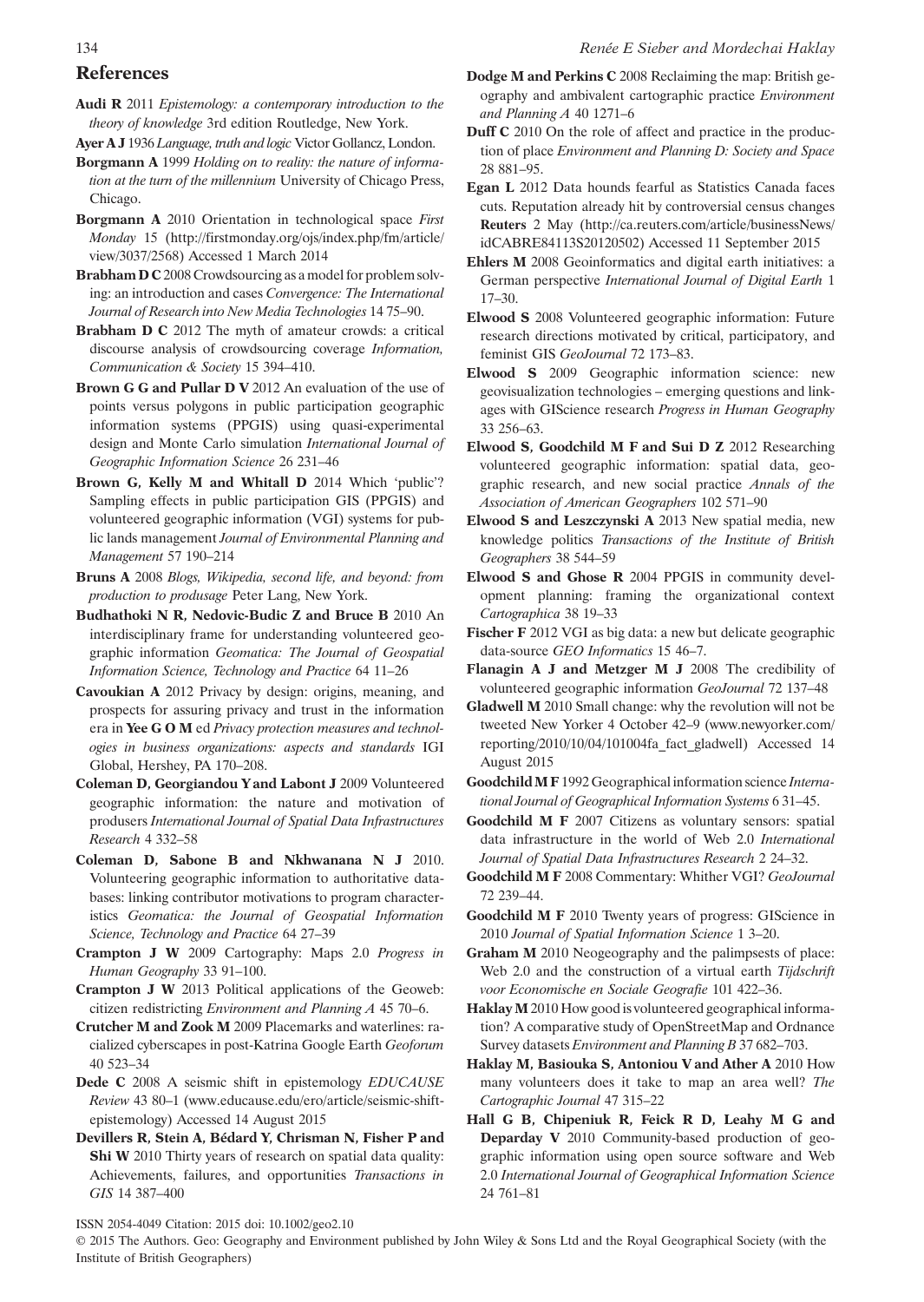- Han S 2010 Theorizing new media: reflexivity, knowledge, and the Web 2.0 Sociological Inquiry 80 200–13.
- Harris T and Weiner D 1998 Empowerment, marginalization, and 'community-integrated' GIS Cartography and Geographic Information Systems 25 67–76
- Heuvelink G B M 1998 Error propagation in environmental modelling with GIS Taylor & Francis, London.
- Howe J 2006 Crowdsourcing: a definition. Crowdsourcing: tracking the rise of the amateur [\(http://crowdsourcing.typepad.com/cs/](http://crowdsourcing.typepad.com/cs/2006/06/crowdsourcing_a.html) [2006/06/crowdsourcing\\_a.html\)](http://crowdsourcing.typepad.com/cs/2006/06/crowdsourcing_a.html) Accessed 14 August 2015
- Jianga B and Liua X 2012 Scaling of geographic space from the perspective of city and field blocks and using volunteered geographic information International Journal of Geographical Information Science 26 215–29
- Johnson P A, Corbett J, Gore C, Robinson P, Allen P and **Sieber R** forthcoming A web of expectations: evolving relationships in community participatory geoweb projects ACME: An International E-Journal for Critical **Geographies**
- Johnson P and Sieber R 2012 Motivations driving government adoption of the geoweb GeoJournal 77 667–80
- Johnson P, Sieber R, Magnien N and Ariwi J 2012 Automated web harvesting to collect and analyse user-generated content for tourism Current Issues in Tourism 15 293–9
- Jones M 2007 Keynote speech Geoweb 2007, Vancouver, B 23–27 July 2007
- Keen A 2007 The cult of the amateur: how today's internet is killing our culture Doubleday, New York.
- Kingsbury P and Jones III J P 2009 Walter Benjamin's Dionysian adventures on Google Earth Geoforum 40 502–13
- Klinkenberg B and McConchie A 2010 Encouraging user validation of VGI Presentation at the Association of American Geographers Annual Meeting, Washington, DC, 14–18 April 2010
- Koukoletsos T, Haklay M and Ellul C 2012 Assessing data completeness of VGI through an automated matching procedure for linear data Transactions in GIS 16 477–98
- Latour B 1987 Science in action Harvard University Press, Cambridge, MA.
- Leszczynski A 2009a Poststructuralism and GIS: is there a 'disconnect'? Environment and Planning D: Society and Space 27 581–602.
- Leszczynski A 2009b Quantitative limits to qualitative engagements: GIS, its critics, and the philosophical divide The Professional Geographer 61 350–65.
- Leszczynski A 2012 Situating the geoweb in political economy Progress in Human Geography 36 72–89.
- Leszczynski A and Wilson M Weds 2013 Invited special issue of GeoJournal on Theorizing the geoweb GeoJournal 78 915–996.
- Lewis N 2010 The epistemology of crowdsourcing ([http://](http://theproblemwithlife.wordpress.com/2010/06/27/the-epistemology-of-crowdsourcing/) [theproblemwithlife.wordpress.com/2010/06/27/the-episte](http://theproblemwithlife.wordpress.com/2010/06/27/the-epistemology-of-crowdsourcing/)[mology-of-crowdsourcing/\)](http://theproblemwithlife.wordpress.com/2010/06/27/the-epistemology-of-crowdsourcing/) Accessed 21 April 2012
- Lin W 2013 Volunteered geographic information and networked publics? Politics of everyday mapping and spatial narratives GeoJournal 78 949–65.
- Longley P A, Goodchild M, Maguire D J and Rhind D W 2001 Geographic information systems and science 1st edn Wiley, London
- McConchie A and Klinkenberg B 2010 Social implications of the participatory geoweb Presentation at The Association of
- Merton R K 1942 A note on science and democracy Journal of Legal and Political Sociology 1 115–26.
- Miller C J 2006 A beast in the field: the Google Maps mashup as GIS/2 Cartographica: The International Journal for Geographic Information and Geovisualization 41 187–99.
- Nedovic-Budic Z 1998 The impact of GIS technology *Envi*ronment and Planning B – Planning and Design 25 681–92.
- Nelson T 1980 Literary machines: the report on, and of, Project Xanadu concerning word processing, electronic publishing, hypertext, thinkertoys, tomorrow's intellectual revolution, and certain other topics including knowledge education and freedom Mindful Press, Sausalito, USA.
- O'Reilly T 2005 What is Web 2.0: design patterns and business models for the next generation of software ([http://oreilly.com/](http://oreilly.com/web2/archive/what-is-web-20.html) [web2/archive/what-is-web-20.html\)](http://oreilly.com/web2/archive/what-is-web-20.html) Accessed 14 August 2015
- Parker C J 2014 A framework of neogeography in Parker D J ed The fundamentals of human factors design for volunteered geographic information Springer International Publishing, Cham, Switzerland 11–22.
- Pultar E, Raubal M, Cova T J and Goodchild M F 2009 Dynamic GIS case studies: wildfire evacuation and volunteered geographic information Transactions in GIS 13(suppl s1) 85–104
- Raymond E S 2001 The cathedral and the bazaar: musings on Linux and Open Source by an accidental revolutionary O'Reilly Media, Cambridge, MA.
- Roche S,Propeck-Zimmermann E and Mericskay B 2013 GeoWeb and crisis management: issues and perspectives of volunteered geographic information GeoJournal 78 21–40
- Rowland K 2012 Citizen science goes 'extreme' Nature 17 February doi:10.1038/nature.2012.10054
- Rundstrom R A 1995 GIS, indigenous peoples, and epistemological diversity Cartography and Geographic Information Systems 22 45–57.
- Schroeder P 1996 Criteria for the design of a GIS/2. Specialists' meeting for NCGIA Initiative 19: GIS and society, summer [\(www.spatial.maine.edu/](http://www.spatial.maine.edu)) Accessed 14 August 2015
- Schuurman N 2000 Trouble in the heartland: GIS and its critics in the 1990s Progress in Human Geography 24 569–90.
- Searle J 1990 Collective intentions and actions in Cohen P R, Morgan J L and Pollack M E eds Intentions in communication MIT Press, Cambridge, MA 401–16
- Searle J 1995 The Construction of Social Reality The Free Press, New York.
- Shelton T, Graham M, Barnes T, Kitchin R, Goodchild M, Gorman S and Batty M 2013 More data, more problems? Geography and the future of 'big data'. Session organized at the Association of American Geographers Annual Meeting Los Angeles, 9–13 April
- Shi W, Fisher P F and Goodchild M F 2002 Spatial data quality Taylor and Francis, New York
- Sieber R E 2006 Public participation geographic information systems: a literature review and framework Annals of the American Association of Geographers 96 491–507.
- Sieber R E, Dodge M, Skupin A, Gorman S and Turner A 2010 Neogeographers meet paleogeographers. Panel at Association for American Geographers Annual Conference, Las Vegas, NV, 22–27 March
- Silvertown J 2009 A new dawn for citizen science Trends in Ecology & Evolution 24 467–71.
	- ISSN 2054-4049 Citation: 2015 doi: 10.1002/geo2.10